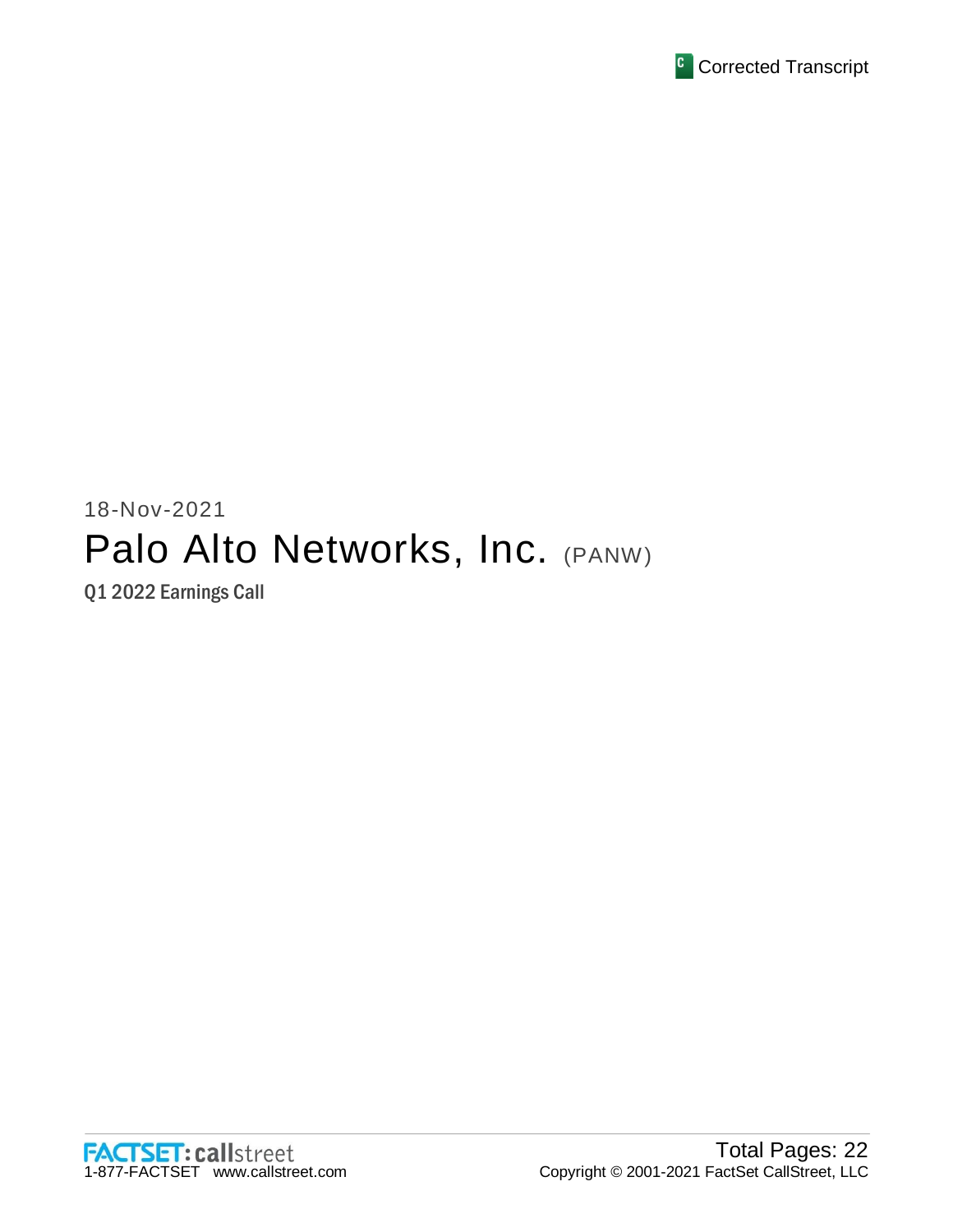## **CORPORATE PARTICIPANTS**

Clay Bilby Head-Investor Relations, Palo Alto Networks, Inc.

Nikesh Arora Chairman & Chief Executive Officer, Palo Alto Networks, Inc. Dipak Golechha Chief Financial Officer, Palo Alto Networks, Inc.

Lee Klarich Chief Product Officer, Palo Alto Networks, Inc.

## **OTHER PARTICIPANTS**

Brent Thill Analyst, Jefferies LLC

Patrick Colville Analyst, Deutsche Bank AG

Sterling Auty Analyst, JPMorgan Securities LLC

Philip Winslow Analyst, Credit Suisse

Saket Kalia Analyst, Barclays Capital, Inc.

Brian Essex Analyst, Goldman Sachs & Co. LLC

Hamza Fodderwala Equity Analyst, Morgan Stanley & Co. LLC Adam Tindle Analyst, Raymond James & Associates, Inc.

Rob D. Owens Analyst, Piper Sandler & Co.

.....................................................................................................................................................................................................................................................................

Irvin Liu Analyst, Evercore Group LLC

Matthew Hedberg Analyst, RBC Capital Markets LLC

Keith Bachman Analyst, BMO Capital Markets Corp.

Michael Turits Analyst, KeyBanc Capital Markets, Inc.

Jonathan Ho Analyst, William Blair & Co. LLC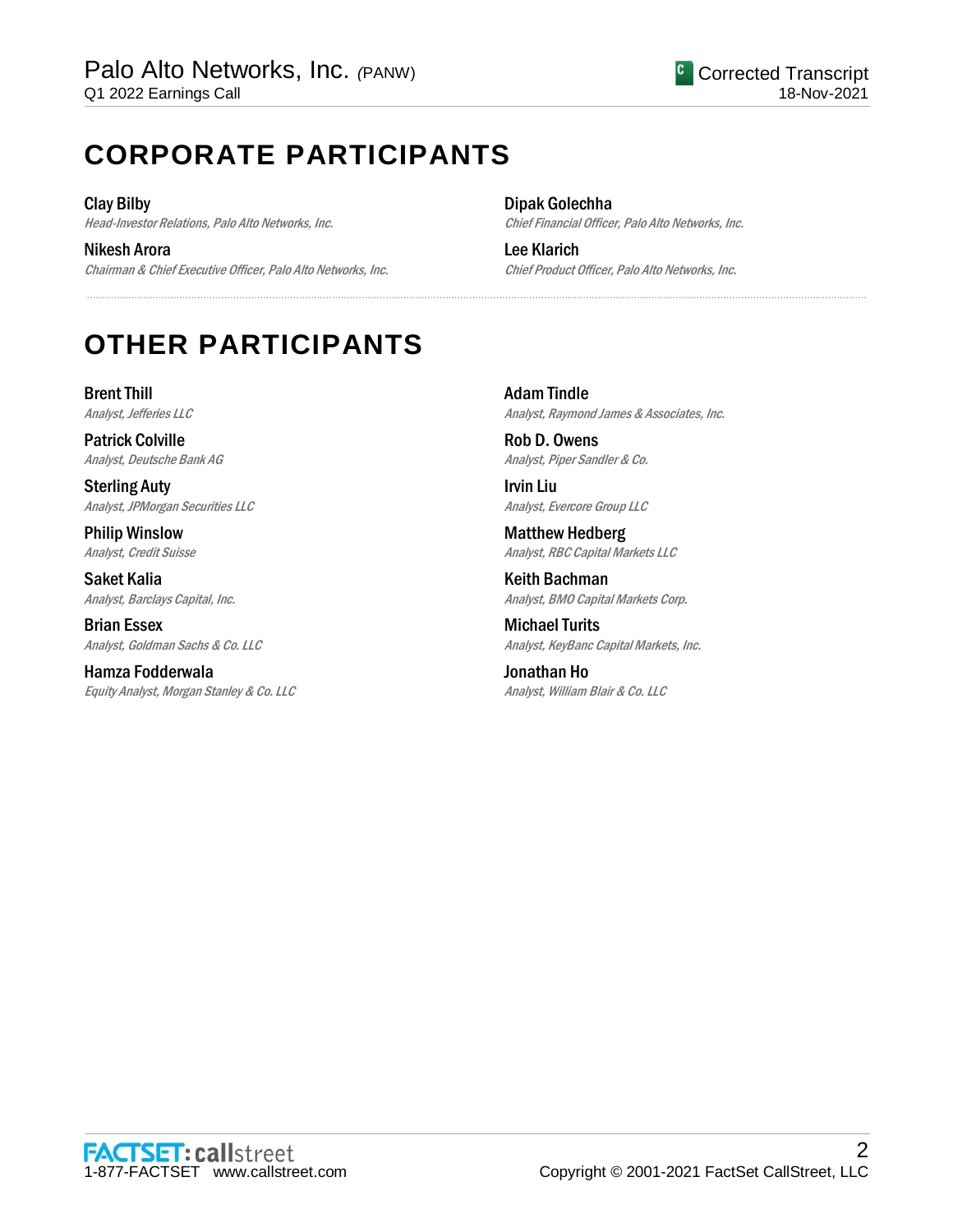## **MANAGEMENT DISCUSSION SECTION**

## Clay Bilby

#### Head-Investor Relations, Palo Alto Networks, Inc.

Good day, everyone, and welcome to Palo Alto Networks Fiscal First Quarter 2022 Earnings Conference Call. I am Clay Bilby, Head of Palo Alto Networks' Investor Relations. Please note that this call is being recorded today, November 18 at 1:30 PM Pacific Time.

With me on today's call are Nikesh Arora, our Chairman and Chief Executive Officer; and Dipak Golechha, our Chief Financial Officer. Our Chief Product Officer, Lee Klarich will join us in the Q&A session following his – the prepared remarks.

You can find the press release and information to supplement today's discussion on our website at investors.paloaltonetworks.com. While there, please click on the link for events and presentations where you will find the investor presentation and supplemental information.

In the course of today's conference call, we will make forward-looking statements and projections that involve risk and uncertainty that could cause actual results to differ materially from forward-looking statements made in this presentation. These forward-looking statements are based on our current beliefs and information available to management as of today. Risks, uncertainties and other factors that could cause actual results to differ are identified in the Safe Harbor statements provided in our earnings release and presentation and in our SEC filings. Palo Alto Networks assumes no obligation to update the information provided on today's call.

We will also discuss non-GAAP financial measures. These non-GAAP financial measures are not prepared in accordance with GAAP and should not be considered as a substitute for or superior to measures of financial performance prepared in accordance with GAAP. We have included tables, which provide reconciliations between non-GAAP and GAAP financial measures in the appendix to the presentation and in our earnings release, which we have filed with the SEC, and which can be found in the Investors section of our website.

We would like to note several upcoming events. Management is scheduled to participate in upcoming virtual investor conferences in December hosted by Credit Suisse and Barclays.

And now, I would like to turn the call over to Nikesh.

## Nikesh Arora

Chairman & Chief Executive Officer, Palo Alto Networks, Inc.

Thank you, Clay, and good afternoon, everybody. As you can see, that was a video showing you some snippets from Ignite, our user and customer conference, which is just wrapping up. It's been a bit of a busy week at Palo Alto Networks, where we've had 27,000 customers and partners registered to engage with us virtually.

.....................................................................................................................................................................................................................................................................

Moving on to where we are at the end of Q1. Q1 was quite a familiar story from a demand perspective. We saw strength across major geographies and industries driven by heightened cybersecurity awareness. We've seen people at the top of our organizations across government and private sector. They understand that it's their responsibility to ensure they're securing their environments against the increasingly malicious threat landscape.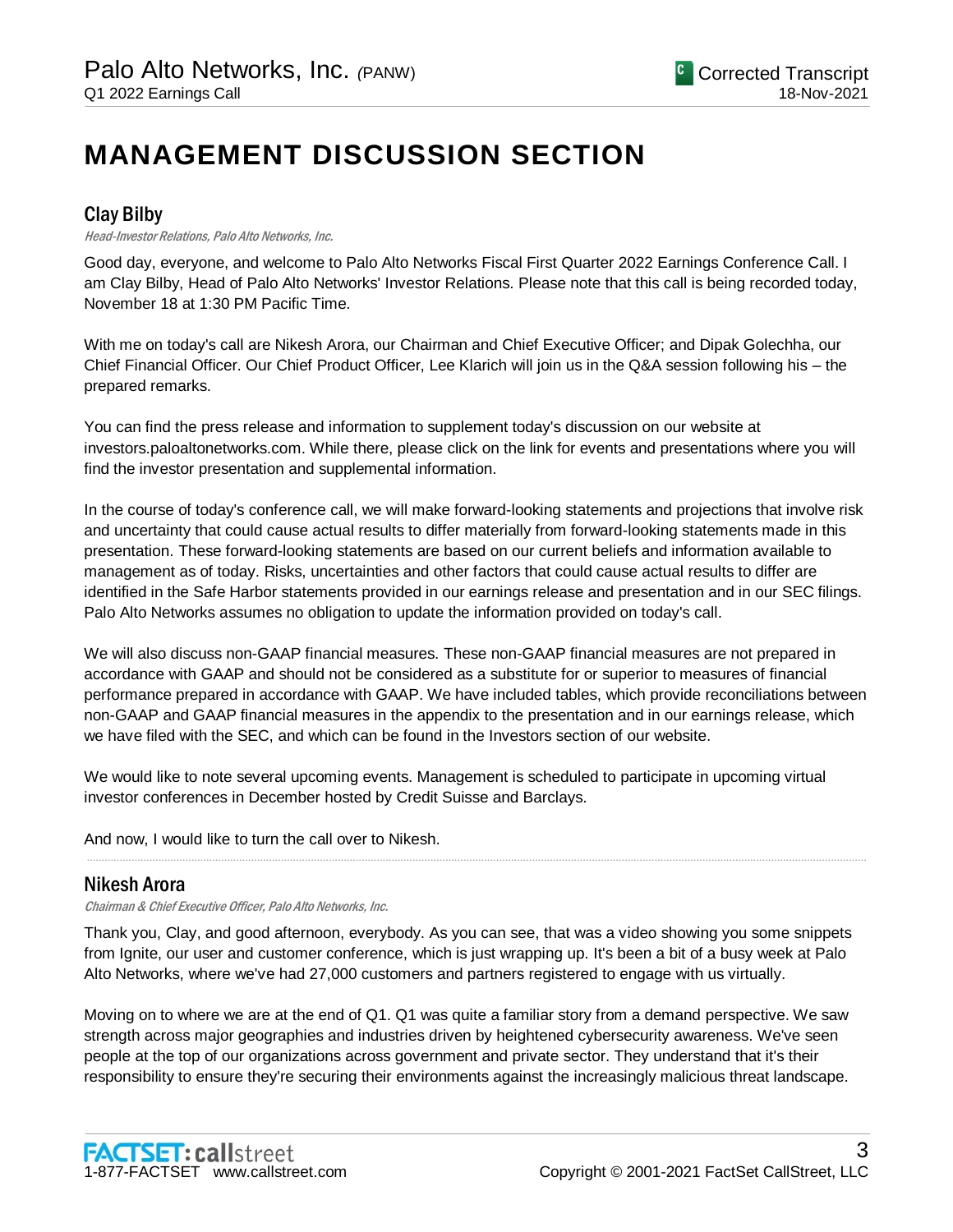This quarter, you saw a fair amount of press out of Washington, D.C. as cybersecurity funding was included in the recent infrastructure bill, and executive orders are mandating focus on federal agencies.

In the private sector, corporate boards are forming cybersecurity committees and directing their teams to raise the bar in terms of cybersecurity posture. We at Palo Alto Networks instituted our security committee as well this quarter.

Earlier in the year, Gartner updated its forecast for spending on information security and risk management technology and services calling for growth to 12% year-over-year in 2021. We see this backdrop as sustainable beyond this year, as customers not only grapple with familiar events like ransomware and data breaches, but also new threats coming to light as they adopt cloud services and also try to hire enough qualified security professionals to keep their environment safe.

All in all, I think demand is strong, attention for cybersecurity is high, and there is a long-term positive secular trend in place, which gives us great comfort towards the three-year plan we highlighted for you.

Diving into our results for the quarter. At our Analyst Day in September, we updated you on our company strategy and outlined our three-year financial targets. The last three months have bolstered our confidence in this strategy and the numbers that we shared with you. We were extremely happy with our Q1 performance, which was ahead of our guidance on all measures. We saw revenues grow 32% year-over-year, our fastest Q1 in five years. Coming on the back of a strong Q4, our billings grew 28% year-over-year.

Q1's strength was broad-based with exceptional performance from our hardware business, but also strength in our Prisma, both SASE and Cloud. Hardware strength fueled 25% product growth in Q1, a result of not only strong orders that we talked about in our Q4 call, but also a continuation of this trend in Q1 and our ability to ship those orders to our customers.

Based on our strong performance in Q1 and visibility into our hardware pipeline in the second quarter, we're going to be raising our hardware forecast for the year and subsequent quarters. Within our business, we continue to drive transformation towards a higher mix of software solutions as we continue to bring new innovations to market. You'll see this in our Next-Generation Security ARR, which continues to increase with our business mix. Growth in our NGS solutions was driven by Prisma SASE and Cloud.

We balanced profitability well, with non-GAAP operating income growing 9% year-over-year, and non-GAAP EPS was \$0.07 ahead of the midpoint of our guidance. The \$554 million in adjusted free cash flow is the largest we have ever reported in a quarter as a company.

Beyond our financial results, we continue to see industry accolades highlighting the strong position of our best-ofbreed products across our three platforms. I always maintain that to be a leader in cybersecurity, we have to be the leader in innovation in cybersecurity, something I personally believe has not been practiced in the past decades by cybersecurity companies.

I'm delighted to see that we came out of FY 2021 with a recognized strong position in six product areas. In Q1, we continued our position as a leader in the [ph] Gartner WAN Edge Magic Quadrant (00:05:56). We're again named a leader for the 10th straight year in the Gartner Network Firewall Magic Quadrant (sic) [Gartner Magic Quadrant for Network Firewalls] (00:06:02). Additionally, we added two new awards being named the leader in Forrester Zero Trust Network Access New Wave and also a strong performer in Forester's XDR New Wave. We look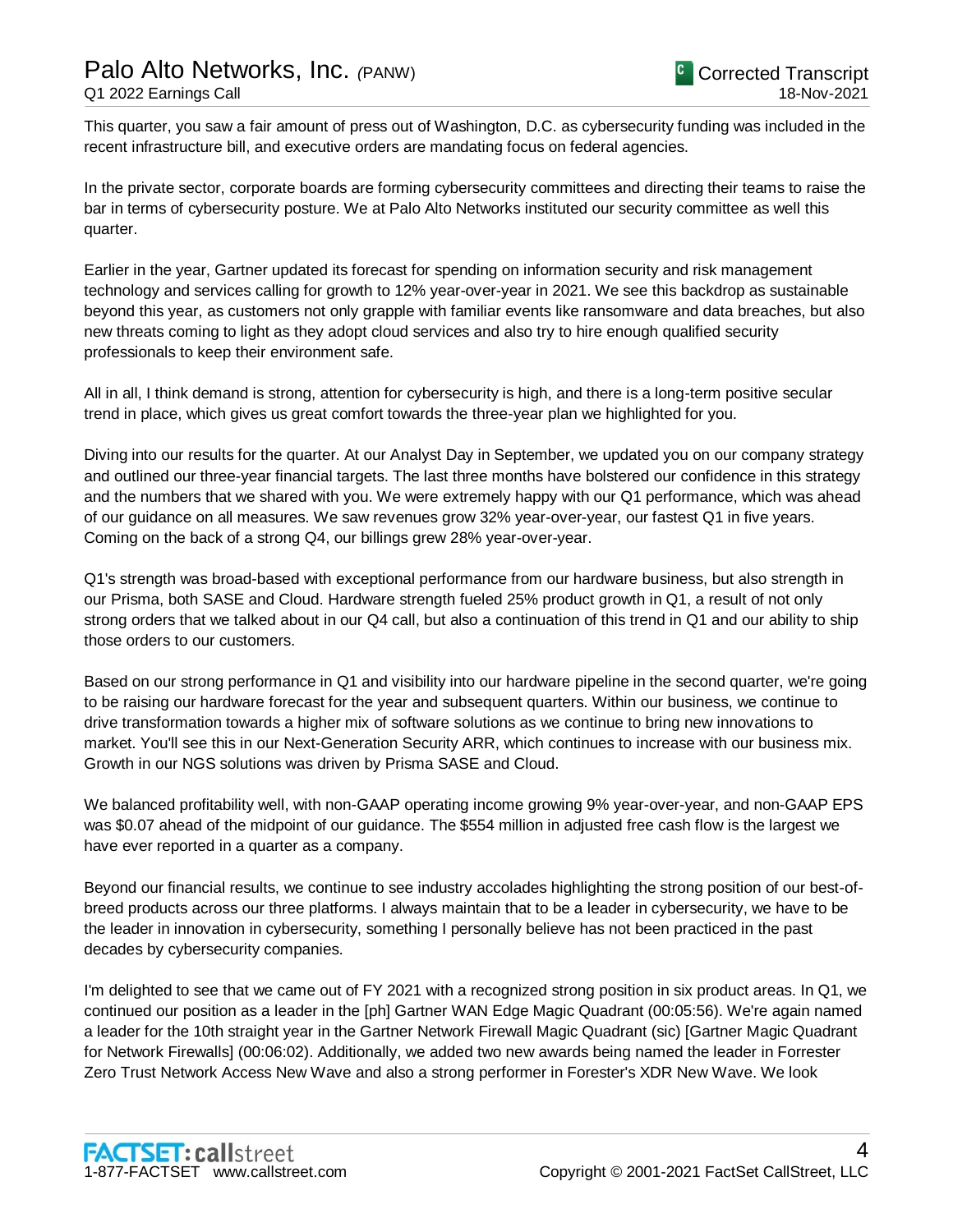forward to earning further industry recognition driven by a strong innovation pipeline as well as the efforts of our product teams across the world.

Diving deeper into our three platforms, starting first to our network security business. We are benefiting from having the industry's most comprehensive platform across hardware appliance, virtual appliance, and as a service form factor, supported by a consistent set of security subscriptions and world-class customer support. We continue to innovate rapidly in network security with announcements we made this week at Ignite that I encourage you to review if you haven't already done so. Appliance demand was strong as our team capitalized the broad opportunity across network security.

As the pandemic conditions eased and offices start to open up, we saw an uptick in refresh activity. Our new appliances, with improved price performance, saw strong demand from both new and existing customers. We saw strong competitive win activity as customers look to standardize on our broad network security platform. Lastly, we did see some impact from pricing actions and customers that were ordering product based on concerns around lead times and availability. These forces combined drove 25% growth in product revenue in Q1, a significant reacceleration with strong demand continuing into Q2 as well.

Let me comment a bit more on the supply chain challenges that the entire industry is dealing with and all of you continue to pay attention to. As you've seen, despite the challenges, we have managed to deliver against our orders. There will be some longer lead times selectively for some of our customers. But overall, I think our teams have done a phenomenal job in managing in this environment. We will continue to do our best effort to manage over the next few quarters. I expect these challenge to dissipate over the next six to nine months and we will do our best to continue to navigate them.

During this period, the industry will probably end up having lead times, which are two to four weeks more than normal. The scarcity of some components and needs to expedite are causing some short-term cost increases, which we are managing in the overall budget envelope at Palo Alto Networks. We expect to be able to manage our expenses within our guidance outlined to you for the full year. We do expect though that given the vagaries of supply chain, we will not be able to beat them as aggressively as we have been in the past.

Our focus is on making it easy for our customers who consume our firewall technology across public cloud and on-prem deployment. We introduced Firewall FLEX late last year. And on the back of this, have nearly 1,000 customers that have taken advantage of this license agreement. We continue to take share in the firewall industry, between our various form factors, Firewall as a Platform billings grew 29%, the fastest growth we have seen in almost three years as customers consolidated network security spend with us on account of the breadth of our product line and our leadership position in each area. Software was 37% of our FWaaP billings in Q1, continuing to our transition to a higher base of software.

Switching to SASE. Prisma SASE continues to be a source of strength in our business as our customers proceed on their journey towards a permanent state of hybrid work. We see many customers in the very early stages as this journey involves network transformation to enable access to all apps from any location. Only Palo Alto Networks can provide a comprehensive solution with our consistent network security platform across all form factors. We see many customers in our installed base recognizing this. So far, we have 1,400 of our over 57,000 next-generation firewall customers that have adopted our SASE technology.

Our network security sellers and channel partners are becoming increasingly proficient in this natural extension of our core firewall offering. And we see this as a continuation of our growth in the SASE space, allowing us to gain share in Firewall as a Platform as a category as well as in SASE.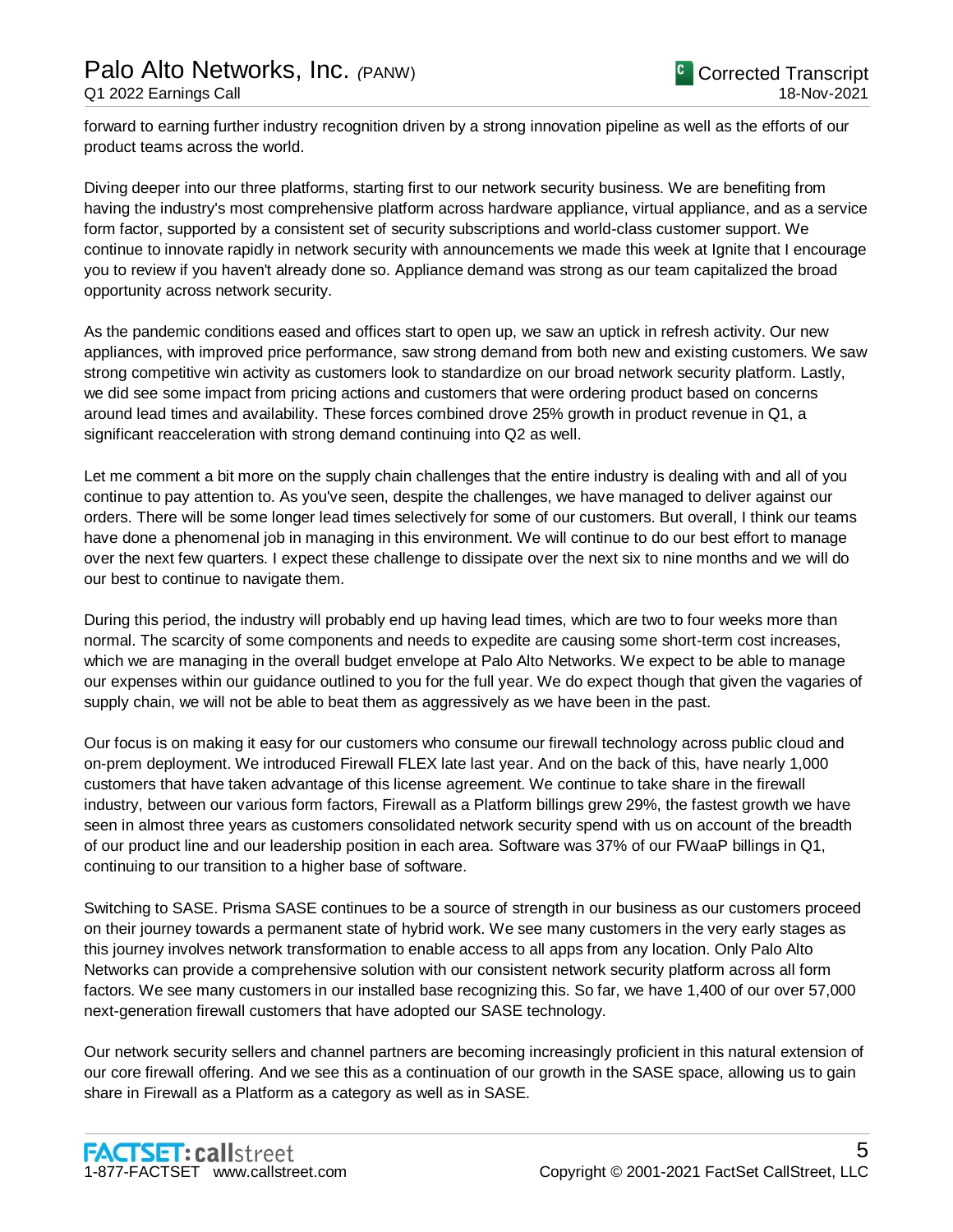Overall, we saw our SASE customers grow 61% year-over-year to over 1,700. We're happy with our progress selling SASE into our installed base. What is also interesting is over the last 12 months, we have seen more than 25% of our SASE customers who have come from outside of our installed base, which is not just exciting to see because customers are choosing our network security stack despite having other people's firewalls, it is also a sign showing that in the future, you can expect to share our innovation in hardware and software firewalls to SASE customers, allowing us once again to expand our installed base.

We believe this is an important indicator not just of the competitiveness of our SASE offering, but are also an opportunity for us to provide a comprehensive zero trust architecture to our customers. We're also seeing good initial interest in our Okyo appliance, which you expect to be part of our enterprise solution later in this fiscal year.

Switching to Prisma Cloud. Our Prisma Cloud business continues to benefit from the dual drivers of customer adoption of hyperscale public cloud technology as well as the growing awareness of need for security in cloud environments, as I've noted earlier. We introduced significant new enhancements to our Prisma Cloud offering this week at Ignite. And again, I encourage you to check out the highlights from the session that Lee and our CMO, Zeynep, hosted on Tuesday.

Total Prisma Cloud customers grew to 26% year-over-year. Beyond customer adds, we remain very focused with customers consuming credits across our platforms. Credit consumed increased to 2.2 million in Q1, including strengths from some of our new modules. Credits being consumed are validation of customers deriving value from our products.

Beyond this broadening of consumption, we're also seeing an uptick in expansion as renewal volumes grow and greater participation in Prisma Cloud from our channel partners. This is all important as we grow the business and focus on SASE economics.

We have continue to see strong results from Bridgecrew. As a reminder, Bridgecrew has a sales motion where they target developers. And combined with this popular open source offering, Chekov, we have seen strong traction in the market.

On a stand-alone basis, a five-figure opportunity is a large deal for Bridgecrew. As Palo Alto Networks, we have seen these deals get substantially larger as customers understand how to leverage Bridgecrew in our comprehensive Prisma Cloud roadmap. This quarter, Bridgecrew was an important driver of a \$1 million deal in the insurance vertical.

Overall, Prisma Cloud is leading this important trend towards securing the cloud-native environment. It's clear that the overall market has caught on to this trend that we identified early and has been aggressively funding companies in cloud-native security, as you might have noticed.

I think we do more ARR in one quarter than pretty much the annual ARR of most of these companies that have been funded at extremely lofty levels. We're growing quickly and executing well across Prisma Cloud where we believe we have a long-term ability to win.

Switching to our security automation capabilities. Our Cortex platform continues to deliver innovative integrated capabilities unifying our market-leading technologies across XDR XSOAR, and Xpanse. Total customers across XDR Pro and XSOAR reached almost 2,800, increasing over 75% year-over-year. Beyond new customer traction, we also saw an increase in expansion on the back of increased general activity in Q1.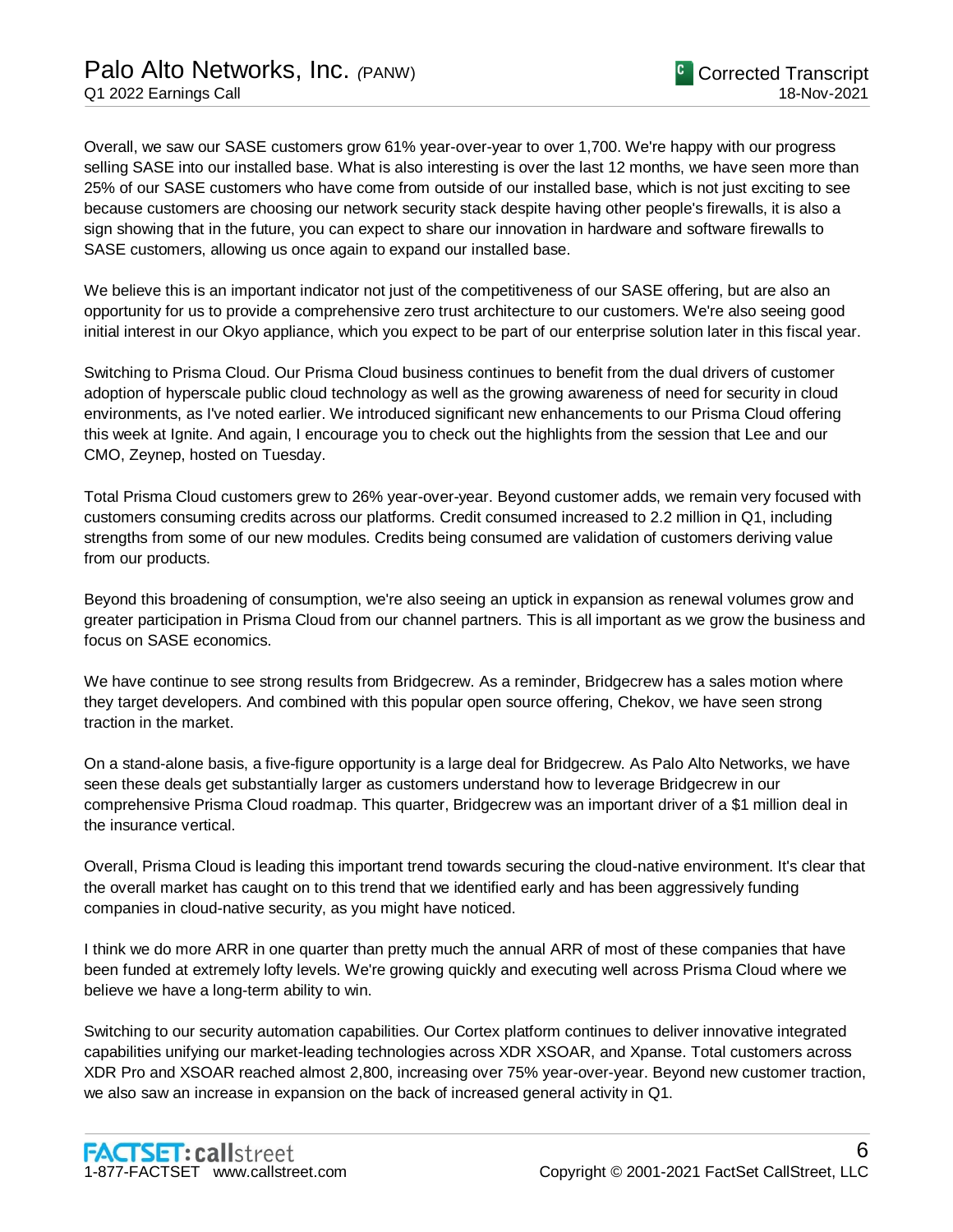Our Cortex products again received strong industry recognition. XDR, as I said, was identified as a strong performer in the 2021 Forrester XDR New Tech Wave. This was based on our 2.9 version early in Q1. We just released XDR 3.0. 3.0 significantly enhances XDR's capability in the cloud and also includes a built-in forensics response capability to help SOC teams automate the full life cycle of threat detection, investigation response. XSOAR continues its leadership position being named a leader in the GigaOm SOAR evaluation.

We also continue to see traction on the partnering front as well across Cortex. We saw strong partner activity continuing around the XSOAR marketplace with over 80% growth in bookings influenced by our systems integrators and MSP partners around Cortex.

At Ignite, we have just launched an XMDR Partner Specialization with our partner program with launch alliance partners, including PwC, Orange Cyberdefense, CRITICALSTART, and Trustwave.

On the back of very strong large deal performance in Q4, we followed this up with strength in Q1. Driving a broad, repeatable and efficient large deal motion is a key initiative for our sales organization in FY 2022. Amit Singh, our Chief Business Officer, is focused in partnership with our President BJ Jenkins to drive deeper, multi-platform relationships with a wider cohort of our customers.

While Q1 is seasonally our lightest quarter of the year, we closed [ph] 160 (00:14:41) 7-figure deals within the quarter. Furthermore, the total dollar value of the 7-figure deals signed in the quarter were up 36% year-overyear. Our Millionaire customers were 1,025 in Q4 – Q1, sorry, approximately 29% year-over-year. This is our fourth consecutive quarter where year-over-year growth in Millionaire customers was north of 30%, or close to it.

Turning to some of our larger wins in the quarter. There are several trends that should be evident in these large deals. First, we're seeing success with multiproduct adoption. Second, customer commitments are increasing in size, reflecting both the growing importance of cybersecurity as well as our leadership position across our platforms. The value of our large deals is up materially year-over-year and growing faster than our business overall. This is becoming a more repeatable process for us and is also an area for us to continue to mature and drive efficiency in our sales organization.

Third, there are a few areas of success emerging where we see trends. These include an uptick in proxy replacement, significant expansion in SASE, deployments on the back of initial purchases driven by work from home, standardization on Prisma Cloud across customers' cloud footprint, and consolidation across customers' network security architecture. We highlight these deals because they're in line with our strategy to lead in each of our platform areas and also to drive cross-platform success.

Bringing it all together, as I said I think we're on a much stronger long-term secular trend for cybersecurity. And Palo Alto Networks is uniquely positioned in that trend to be able to leverage all of our investments and innovations that we've made over the last few years across all three of our platforms.

We've had a strong Q1. I'm delighted by the innovation and execution of our teams. We laid out our strategy for the year and our medium-term vision in mid-September at Analyst Day, and we remain focused in these areas. We aspire to build a durable business and lead the industry through this unprecedented period of growth.

Our focus is on driving innovation, betting on our three platforms, embedding AI and machine learning across our platforms to shift the balance between our customers and cyber risk adversaries. We leverage our scale to grow our business and drive efficiencies across the company in order to be the trusted security part of our customers.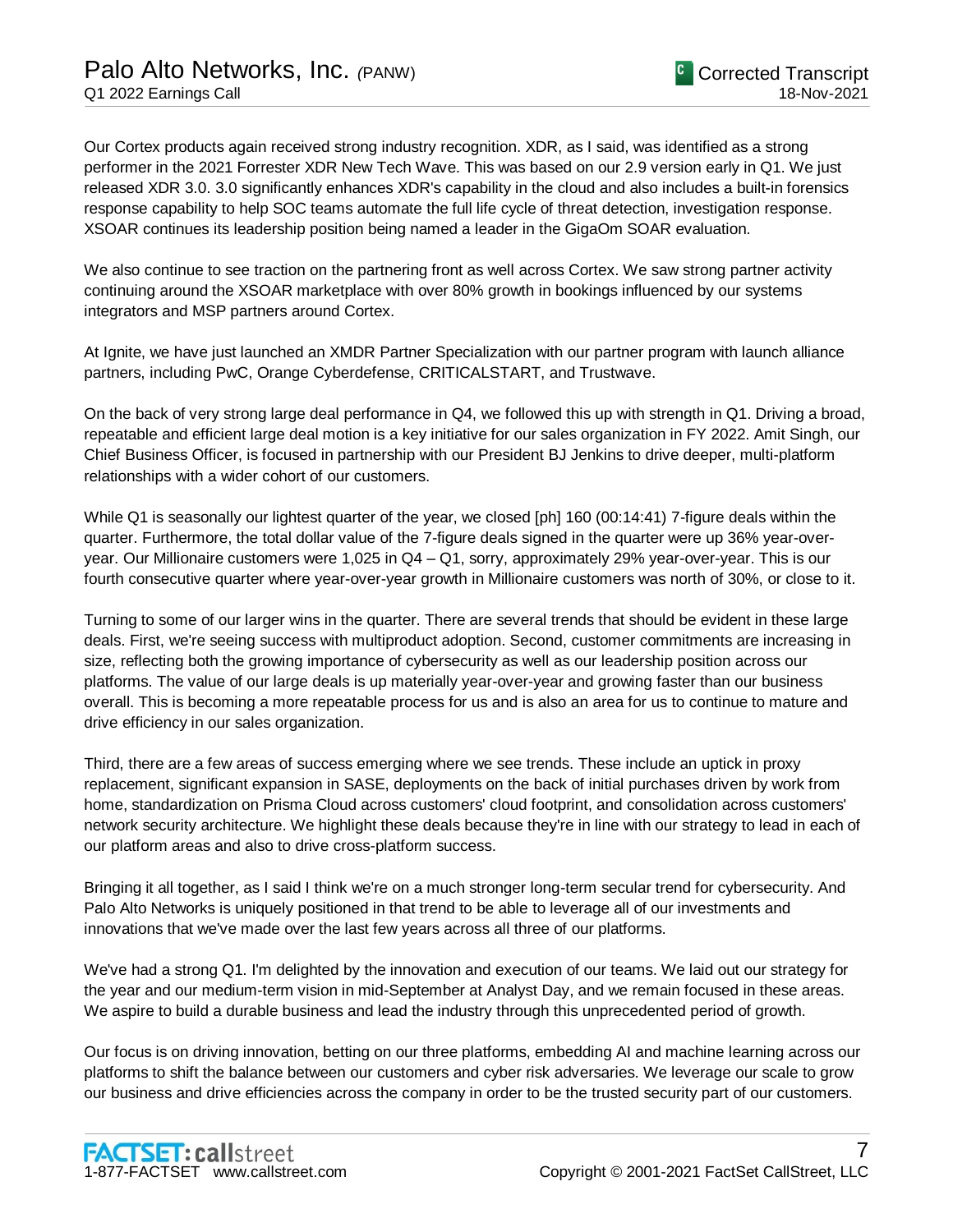Our revised guidance for the year reflects broad-based strength across our portfolio, resulting in higher revenue and billings for FY 2022. We're holding our EPS guidance for the year to make sure we can deliver on strong demand with the current supply chain backdrop.

.....................................................................................................................................................................................................................................................................

With that, let me turn the call over to Dipak to go into more detail on the Q1 performance and our guidance.

### Dipak Golechha

Chief Financial Officer, Palo Alto Networks, Inc.

Thank you very much, Nikesh. And good afternoon, everyone. Please note that all comparisons are on a yearover-year basis and financial figures are all non-GAAP, unless specifically noted otherwise.

We delivered results ahead of our guidance provided in August across all metrics as we continue to grow and transform our business. In Q1, the acceleration of our top line continued, driven by strength in our broad portfolio, including both our appliance offerings and our next-generation security offerings.

For Q1, revenue of \$1.25 billion, grew 32% and was above the high end of the guidance range. Growth was driven by product revenue in all geographies and all three platforms. Total deferred revenue in Q1 was \$5.16 billion, an increase of 31%. By geography, Q1 revenue growth was strong across all regions. The Americas grew 30%, EMEA was up 35%, and [ph] J-PAC (00:18:10) grew 38%. Next-Generation Security, or NGS, ARR finished the quarter at \$1.27 billion, continuing a steady growth trajectory. Within NGS, we saw exceptional strength in our Prisma platform as well as XSOAR and XDR.

In the first quarter of 2022, we delivered billings of \$1.38 billion, up 28% and above the high end of our guidance range. As a reminder, billings is total revenue plus the change in total deferred revenue, net of acquired deferred revenue. NGS billings of \$366 million grew 38% year-over-year. Remaining performance obligation, or RPO, was \$6.0 billion, increasing 37% with current RPO growing in line with total RPO. As I mentioned at our Analyst Day, we believe RPO adds meaningful insight into our future revenue, as it includes both prepaid and contractual commitments from our customers.

As we also forecasted during our recent Analyst Day in September, our appliance business accelerated in Q1, as we achieved 25% year-on-year product growth, the fastest product growth in 10 quarters. This was ahead of our guidance of low double-digit growth as we saw both fulfilment of strong Q4 orders and also follow-through in demand in our Q1 orders.

Customer reactions to the new appliance launch in late fiscal year 2021 has been positive. As Nikesh noted, strength in our appliance business was broad based. And whilst refresh was a positive driver, we also see signs that demand is sustainable beyond this refresh activity as customers return to pre-COVID patterns of purchasing.

Subscription revenue of \$579 million, increased 35%. Support revenue of \$373 million, increased 33%. In total, subscription and support revenue of \$952 million increased 34% and accounted for 76% of our total revenue. Gross margin of 74.4% was down 140 basis points year-over-year, as we incurred additional costs related to appliances. We will continue to ensure that we're focused on enabling shipments to our customers in the current environment.

Operating margin of 18% was up sequentially and down year-over-year, as expected, as we absorbed the strong rate of hiring we had in the second half of fiscal 2021. Our operating expenses came in below our forecasted levels as we focused on driving operating efficiencies to offset high input costs on our products.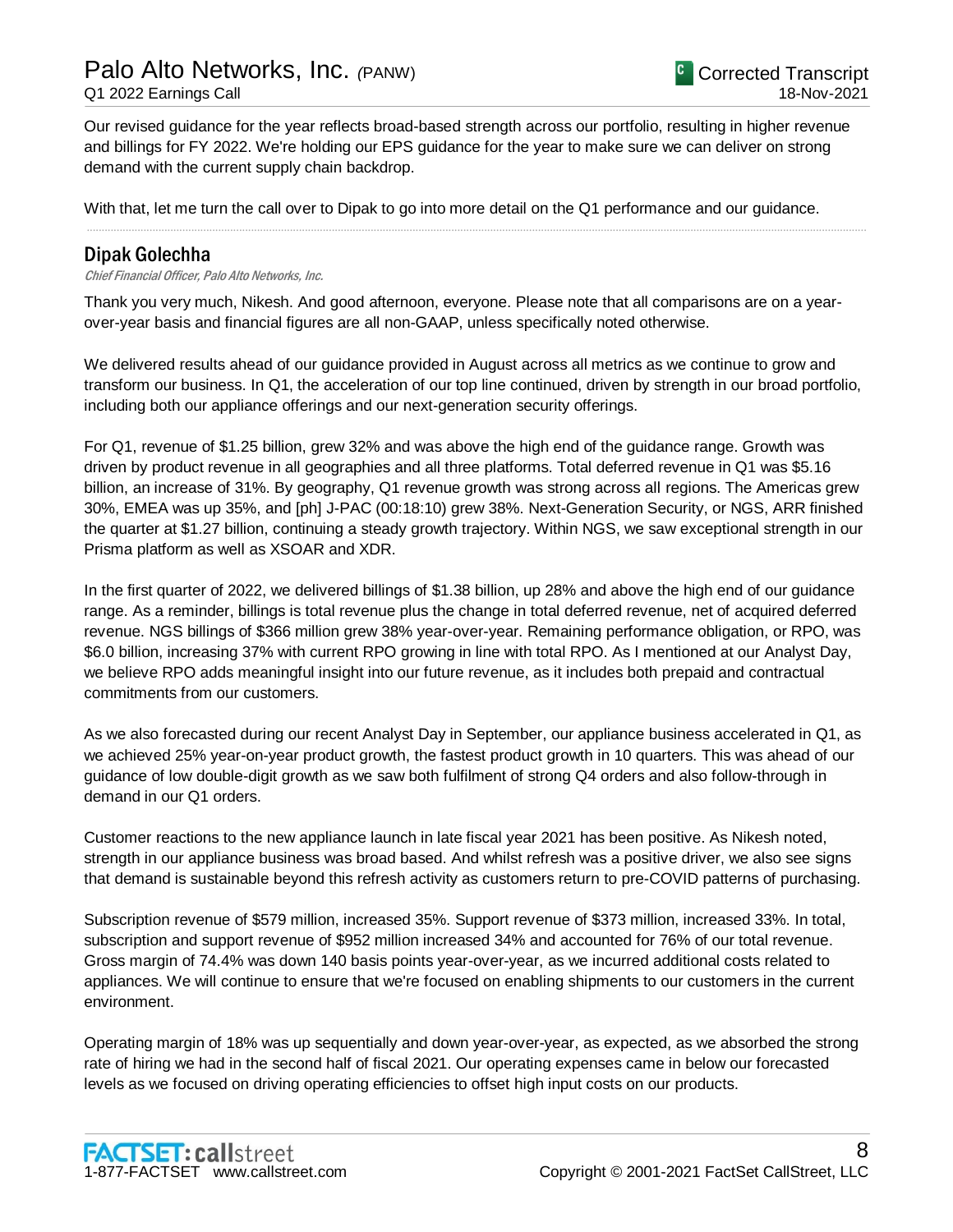## Palo Alto Networks, Inc. *(*PANW)

Net income for the first quarter grew 8% to \$170 million, or \$1.64 per diluted share. Our non-GAAP effective tax rate was 22%. And our GAAP net loss was \$104 million, or \$1.06 per basic and diluted share.

Turning now to the balance sheet and cash flow statement. We finished October with cash, equivalents and investments of \$4.4 billion. Days outstanding on sales was 74 days, a decrease of 7 days from a year ago, driven by a combination of strong collections and improved billings linearity. Cash flow from operations was \$589 million. We generated record free cash flow of \$554 million at a free cash flow margin of 44.4%.

It's also worth noting that in Q1, we moved our customer count methodology to active customers from our historical method of [ph] sold-to (00:21:51) customers. As we continue to transform our business with the growth in software form factors and ARR-based solutions in next-generation security, it's important for us to mature our customer acquisition, retention, and expansion framework.

As we're increasingly focused on active customers internally, we believe it makes sense to align our external reporting in this way. In the appendix of our presentation, we've adjusted the customer counts provided over the last five quarters in our investor slides to conform to the active customer methodology.

Our capital allocation priorities, as outlined in our September Analyst Day, are unchanged and aligned with the optimization of long-term shareholder returns. The pillars of our total shareholder return framework were in action in Q1. We delivered industry-leading growth for our revenue scale highlighted by 32% revenue growth and the highest Q1 growth rate Palo Alto Networks has reported in five years. We're focused on investments that will continue to sustain this growth, while delivering EPS ahead of our guidance and the Street for Q1.

We did this with a bias towards making sure we could fulfill customer demand, while driving operating efficiencies to help offset higher product-related costs. We believe this additional expense is a good investment for us, as accrued value in our long-term customer relationships. Our free cash flow margin of 44% for this quarter was strong and puts us on track for our annual and multiyear goals.

We remain focused on share repurchase as the largest use of our free cash flow generation. However, there were several material events in the quarter that made it challenging to buy back stock, including our mid-quarter Analyst Day and the transfer of our stock listing to Nasdaq.

We'll continue to be opportunistic buyers of our stock, as you have seen over the last 12 months. We have \$1 billion remaining on our share repurchase authorization expiring at December 31, 2022.

Lastly on the TSR front, as many of you have likely seen in our 2021 proxy statement, our compensation committee revised Palo Alto Networks' executive compensation program to add in a TSR multiplier into our fiscal year 2022 plan to better align executive pay with shareholder interests. We closed a very small acquisition during Q1, Gamma Networks, that brings us additional technology in the DLP area, and was part of the announcement of our Next-Gen CASB this week at Ignite.

As we have assembled the key pillars needed to execute on our platform strategy, we continue to expect only incremental M&A activity in fiscal year 2022 as compared to the recent past.

Lastly, moving now to guidance and modeling points. As Nikesh mentioned and you're undoubtedly aware, there is some disruption in the global supply chains. Our teams have navigated through these challenges extremely well, although we did incur some incremental cost of product revenue in Q1. The guidance we're giving today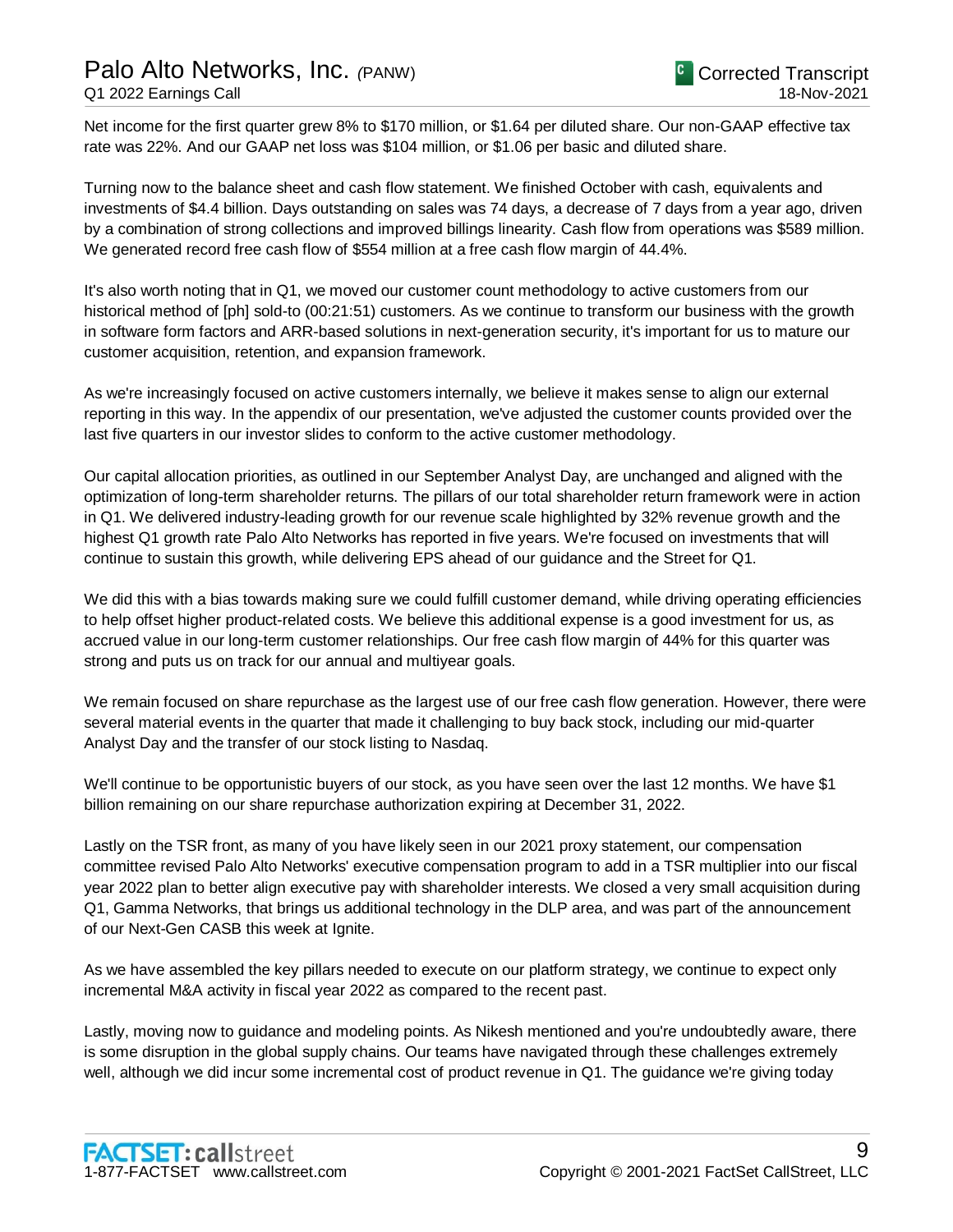considers the latest inputs we have around the supply chain and other factors. We do expect that we will incur additional cost of product in Q2 and the fiscal year, which we have factored in.

At the same time, we're focused on driving operational efficiencies in our overall business to help offset this. In that context, we're pleased in our ability to hold our operating margin, EPS and free cash flow margin guidance for the fiscal year 2022. We note that at the high end of our guidance range, we would achieve the Rule of 60, which was our aspiration at our Analyst Day, adding together our revenue growth and free cash flow margin.

For the second fiscal quarter of 2022, we expect billings to be in the range of \$1.51 billion to \$1.53 billion, an increase of 24% to 26%. We expect revenue to be in the range of \$1.265 billion to \$1.285 billion, an increase of 24% to 26%. Non-GAAP EPS is expected to be in the range of \$1.63 to \$1.66 based on weighted average dilution count of approximately 105 million to 107 million shares.

For the full fiscal year 2022, we expect billings to be in the range of \$6.675 billion to \$6.725 billion, an increase of 22% to 23%. We expect revenue to be in the range of \$5.35 billion to \$5.40 billion, an increase of 26% to 27%. We expect our Next-Gen Security ARR to be \$1.65 billion to \$1.7 billion, an increase of 40% to 44%. We expect our product revenue growth percent to be in the mid-teens year-over-year.

We expect our operating margins to be in the range of 18.5% to 19%. And our non-GAAP EPS is expected to be in the range of \$7.15 to \$7.25 based on an average diluted count of approximately 106 million to 108 million shares. Adjusted free cash flow margin is expected to be in the range of 32% to 33%.

Additionally, please consider the following additional modeling points. Based on the seasonality of spending we discussed last quarter as well as progress during the year so far, we're forecasting that we will deliver slightly more operating income in the first half of the year than we noted on our Q4 call. To help you further calibrate your modeling of our seasonality, we expect approximately 33% to 34% of our annual operating income to come in Q4.

We expect our non-GAAP tax rate to remain at 22% for Q2 2022 and fiscal year 2022 subject to the outcome of future tax legislation. We expect net interest and other expenses of \$5 million to \$6 million per quarter. And for Q2 2022, we expect capital expenditures of \$80 million to \$85 million. For fiscal year 2022, we expect capital expenditures of \$205 million to \$215 million, which includes approximately \$39 million related to our Santa Clara headquarters.

With that, I will turn the call back over to Clay for the Q&A portion of the call.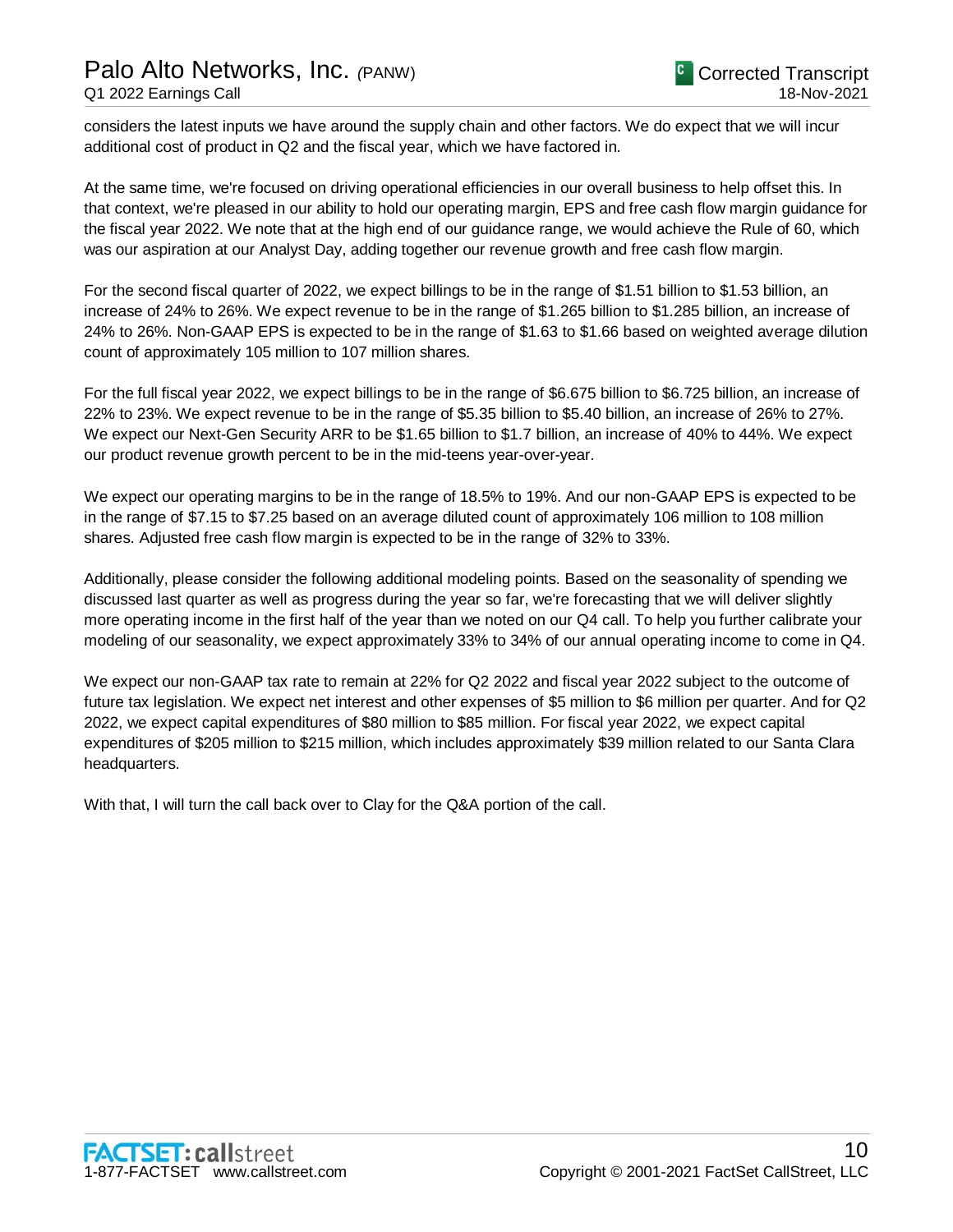## **QUESTION AND ANSWER SECTION**

#### Clay Bilby

**Clay Bilby**<br>Head-Investor Relations, Palo Alto Networks, Inc.

Great. Thank you, Dipak. And to allow for broad participation, I would ask that each person only ask one question. And our first question will be from Brent Thill of Jefferies, with Patrick Colville of Deutsche Bank to follow. Brent, you may ask your question.

.....................................................................................................................................................................................................................................................................

#### Brent Thill

**Brent Thill**<br>Analyst, Jefferies LLC

Thanks. Good afternoon. Nikesh, on – when you think about some of the supply chain issues you're going through, are you seeing clients being willing to trade off for cloud? Are they accelerating their workloads faster to the cloud, and therefore just substituting in your solution there? Can you give us just color of what you're seeing in the customer behavior based on what's happening right now? Thanks.

.....................................................................................................................................................................................................................................................................

#### Nikesh Arora

Chairman & Chief Executive Officer, Palo Alto Networks, Inc.

Brent, thank you for the question. Look, I think as Dipak highlighted and I said, we are seeing some customers get very sensitized around lead times, and hence we are seeing them order ahead. We're also seeing customers think longer term what they want for capacity for the full year. Hence, we are seeing more visibility in terms of what their needs are on the hardware front. I am also sure that there is some substitution going on, because we know that not every player in the industry has consistent lead times as what we're offering to our customers. So there is some substitution going on in the market from other vendors to us, where we're already in the infrastructure as a first to second provider or it's – become a net new provider in there.

Outside of that, yes, to some degree we are seeing cloud adoption continue to accelerate across the market. I think it's partly a function of the fact that people have made the shift to cloud faster given the pandemic. And I think there may be a marginal impact of people running into the hardware issues, but it's not as widespread and broad based as – enough yet to call it a trend. But I'm sure on the margin, that affect us there.

.....................................................................................................................................................................................................................................................................

#### Clay Bilby

**Clay Bilby**<br>Head-Investor Relations, Palo Alto Networks, Inc.

All right. Great. And our next question comes from Patrick Colville of Deutsche Bank, with Sterling up to follow. Patrick, you may ask your question.

.....................................................................................................................................................................................................................................................................

## Patrick Colville **Patrick Colville**<br>Analyst, Deutsche Bank AG  $\overline{Q}$

Hey. Thank you so much for taking my question. Can I actually switch on to the NGS ARR? I mean, very impressive as always, grown to \$1.27 billion. I guess the sequential delta was maybe slightly less than we've kind of seen with the recent trends. If my math is correct, about [ph] \$90 million (00:30:24) increased sequentially, which is about 8% sequential growth, which is kind of a little bit below the trends we were seeing last year and before that. So I guess, can you just help understand the puts and takes there of momentum around NGS, please?

.....................................................................................................................................................................................................................................................................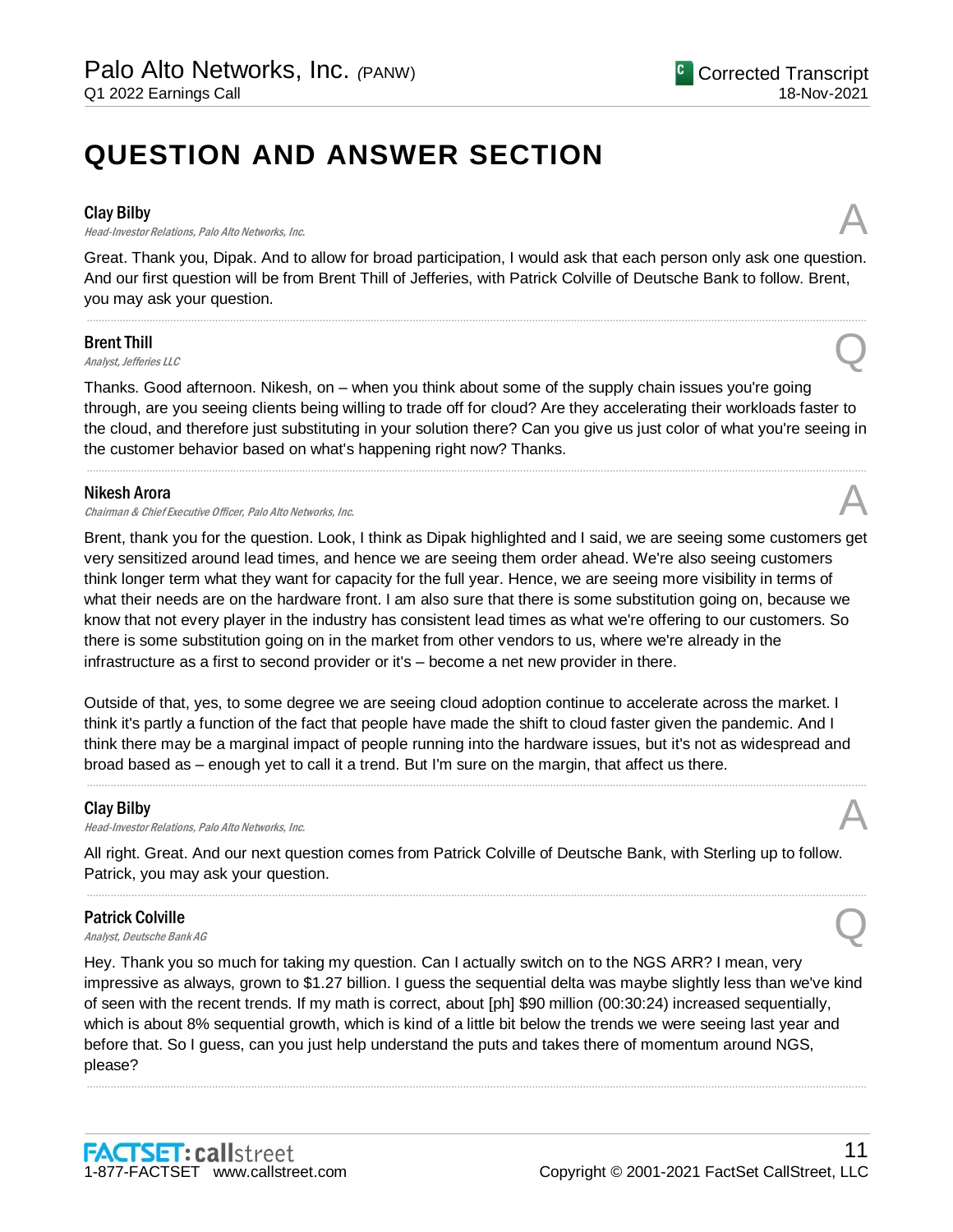Chairman & Chief Executive Officer, Palo Alto Networks, Inc.

There's a lot of momentum on NGS, Patrick, as we highlighted, both in the Prisma Cloud side and the Prisma SASE side. As you experienced last year, our NGS business is very heavily back-end loaded in terms of Q3 and Q4, because the team spent a lot of time getting the customer to a – most of the products are either a part of their cloud transformation journey or the SOC transformation journey or the network transformation journey. The keyword in all three is the transformation aspect. And transformational aspects require longer POCs, longer discussions with our customers. We have ample confidence that we will handily meet our expectations for the full year NGS ARR. We actually don't sweat the quarterly evolution because we look at it as annual pipeline. As I said, we feel it's well in hand, and I couldn't be more enthusiastic about it.

.....................................................................................................................................................................................................................................................................

.....................................................................................................................................................................................................................................................................

#### Clay Bilby

**Clay Bilby**<br>Head-Investor Relations, Palo Alto Networks, Inc.  $\mathcal{A}$ 

Great. And our next question comes from Sterling Auty of JPMorgan, with Phil Winslow up next after that. Sterling, you may ask your question.

### Sterling Auty

Sterling Auty<br>
Analyst, JPMorgan Securities LLC

Yeah. Thanks. Hi, guys. All right. So I want to go back to the supply chain, which I'm sure a lot of us will. Is there a sense when you're talking to your customers, how much of the timing of these orders is for lead time? Meaning that you're just doing it in the first half, maybe you would have gotten some of these orders in Q3 and Q4? And how much of this might just be increased ordering because they're utilizing the solution in more ways; so more micro-segmentation and other kind of zero architecture use cases?

.....................................................................................................................................................................................................................................................................

#### Nikesh Arora

Chairman & Chief Executive Officer, Palo Alto Networks, Inc.

Yes, that's a great question, Sterling. I honestly, I think if I was to rank order the impact, we've seen 25% product growth. Remember, we've just done a hardware refresh for part of our portfolio, and that always – traditionally we see that whenever you have a hardware refresh, your customers will step up and want the newest piece of hardware. And they've kind of learned how to anticipate it, so they've – so that's clearly the number one effect we're seeing in the quarter.

I think the second effect is, to your point, increased consumption and increased deployment requirements that we're seeing. Because you can tell, you can tell if a customer is pre-ordering – ordering ahead, or it's a net new customer. Net new customer has never been a customer of Palo Alto is not ordering ahead. They're actually transferring to Palo Alto. So I think that's the third impact.

And the fourth one, to be honest, which I would consider a 10% impact, give or take, it's approximately what you're seeing into the ordering ahead category.

.....................................................................................................................................................................................................................................................................

## Sterling Auty Sterling Auty<br>
Analyst, JPMorgan Securities LLC

Thank you.

Clay Bilby **Clay Bilby**<br>Head-Investor Relations, Palo Alto Networks, Inc.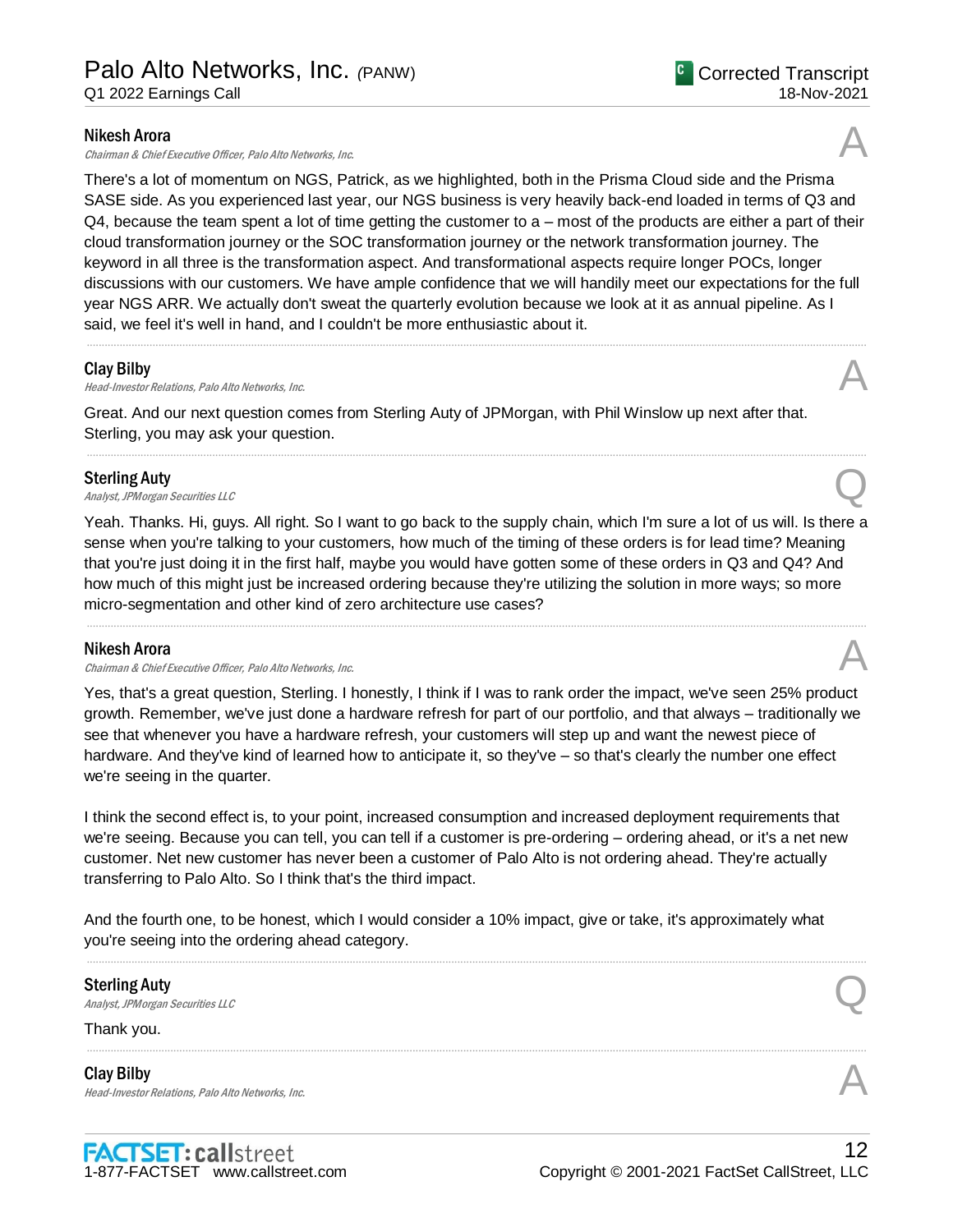All right. Our next question is from Phil Winslow of Credit Suisse, with Saket Kalia after that. Please proceed, Phil. .....................................................................................................................................................................................................................................................................

## Philip Winslow **Philip Winslow**<br>Analyst, Credit Suisse

Great. Thanks guys. Nikesh, just a question for you on Prisma Cloud. Obviously, [ph] you continue to put up (00:33:23) good customer metrics as well as those consumption numbers. There's obviously been a lot of focus on investors on the DevOps life cycle and shift left security. Two questions here. Where are you thinking customers in terms of their sort of adoption of these technologies? What sort of inning are we in?

And then second, when you are winning these deals, what are customers telling you about why, what's the differentiation?

#### Nikesh Arora

Chairman & Chief Executive Officer, Palo Alto Networks, Inc.

So I have the pleasure of having Mr. Lee Klarich, our Chief Product Officer. I don't want him to feel like he doesn't need to answer anything on these calls, so I'm going to ask him to jump in here, Phil. But the only two cents I'll give you is that whenever the customer has been partly through their journey and they've decided their homegrown tools or their point solutions are not the right solution for their infrastructure is typically where we see large Prisma Cloud engagement.

.....................................................................................................................................................................................................................................................................

Having said that, I'm not saying that they don't use us for those individual use cases. They do. But eventually they step up and say, I need to make a comprehensive product bet. But I'm going to have Lee jump in and talk about some of the shift left stuff we're seeing; with Bridgecrew, our recent announcement yesterday, of offering [ph] Waze-like (00:34:28) capabilities, which is agentless scanning as well as integrating our shift-left capability in the Prisma Cloud enterprise platform so there is consistency. Anything you'd like to add?

.....................................................................................................................................................................................................................................................................

#### Lee Klarich

**Lee Klarich**<br>Chief Product Officer, Palo Alto Networks, Inc.

Thank you, Nikesh. The – look, I think a lot of customers are still in their journey to fully operationalize cloud security. There's no question about it. And to some extent, they're even just still in their journey to even their shift to the cloud and really understanding all the different dynamics that need to change, in order to fully take advantage of cloud architectures versus traditional data center architectures.

And so as we go through these shifts in a lot of cases, we're helping to enable and drive these changes. There's a few that I would just highlight for you here. One is, we believe very strongly that for cloud security to be effective, it has to be embedded in the development in DevOps processes. This is why the announcement from earlier this week where we're starting the Bridgecrew integration into Prisma Cloud is so important. It's what enables the Prisma Cloud security capabilities to be integrated into the CI/CD pipelines that the developers and DevOps teams use to develop their cloud applications, absolutely critical.

Second, you're also seeing us with some of the recent advances we announced around agentless security. We're making it easier for customers to get that initial adoption and then even supporting a hybrid model where they can use both agent-based and agentless scanning, where we're the only ones in the industry being able to offer our customers that choice. And we continue to put the attention around cloud identity and the permissions and entitlement in how that affects cloud security, which has long been an area overlooked, and not well understood. And so these become some of the more advanced capabilities that our customers are now getting ready to adopt. And like our Prisma Cloud strategy, our goal is always try to stay a step ahead of those needs.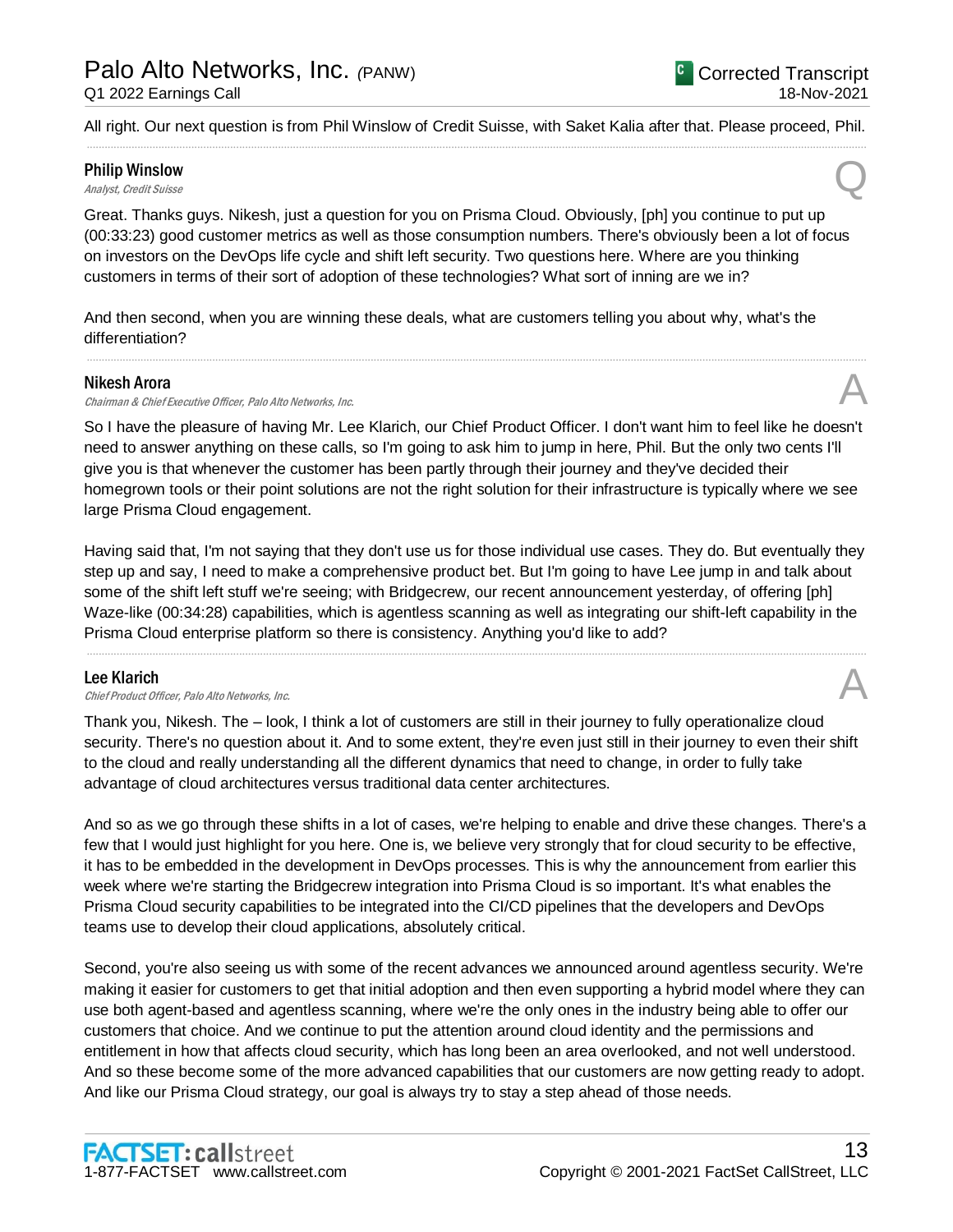#### Clay Bilby

Head-Investor Relations, Palo Alto Networks, Inc.

Great. Thanks, Lee. Our next question comes from Saket Kalia of Barclays, with Brian Essex after that. Saket, please proceed.

.....................................................................................................................................................................................................................................................................

### Saket Kalia

Saket Kalia  $A_{nab}$ st, Barclays Capital, Inc.  $Q$ 

Okay. Great. Hey, thanks for taking my question here. Nikesh, I thought it was interesting to see on the Prisma SASE side that roughly 1,400 of the 1,800 customers there are also firewall – next-gen firewall customers. And so the question was asked earlier about the short-term impact of substitution from one to the other. I'm kind of curious about how you think about that long term. Do you find that Prisma SASE is additive to customer spending? Or do you find that more often it is substituting or replacing what they are doing with firewall? Does that make sense?

.....................................................................................................................................................................................................................................................................

#### Nikesh Arora

Chairman & Chief Executive Officer, Palo Alto Networks, Inc. A

Yeah, of course. I think a few quarters ago, my colleague, Mr. Lee Klarich, had done a phenomenal job of highlighting that. The Prisma SASE customer is more valuable to us from an LTV perspective, i.e., on a like-forlike basis; and also is a lower TCO opportunity for the customer, because now you're not upgrading every one of your hardware boxes. [ph] Let me take a case (00:37:43), you have 1,400 stores somewhere. You've got to put a hardware box everywhere, and you've got to upgrade them for every new software lease we offer. And that's a truck roll and requires you to be comfortable that you want to do it.

In the case of Prisma SASE, we roll it out. So all of our 1,400 customers, boom, in two weeks, we have them upgraded to the next version of software, which allows us to do multiple software releases in quarters. And in the case of our firewalls, it takes one year to write the next big major release. And it takes four months before our customers will be – will tentatively agree to go deploy it across their 1,400 stores, because they're not comfortable yet, because it's going to be a big change, [ph] and if (00:38:20) – that change doesn't work.

So I think technically, conceptually five years from now, you're looking back and saying, what is [indiscernible] (00:38:27) roll trucks and upgrade hardware? I give you a case, I apologize for distracting, but a friend of mine is very much into electric cars and he bought a new electric car. I have one, too. Mine's a Tesla, it does over-the-air software updates. His, he has to drive to the dealership and wait in line, then they put a USB stick and then upgrade it. You tell me which one you want.

So I think in the long term, I'm going to say SASE is like – is a Tesla to the drive the car to the dealership and stick a USB in it. So from my perspective, SASE is a better technical outcome. It's a better security outcome for the customer. It's a better value for us and it's a better value for the customer in the long term.

.....................................................................................................................................................................................................................................................................

#### Clay Bilby

**Clay Bilby**<br>Head-Investor Relations, Palo Alto Networks, Inc.

All right. Great. Thanks, Nikesh. Our next question comes from Brian Essex of Goldman Sachs, with Tai Liani after that. Go ahead, Brian.

.....................................................................................................................................................................................................................................................................

## Brian Essex **Brian Essex**<br>Analyst, Goldman Sachs & Co. LLC

Thank you. Thank you for taking the question...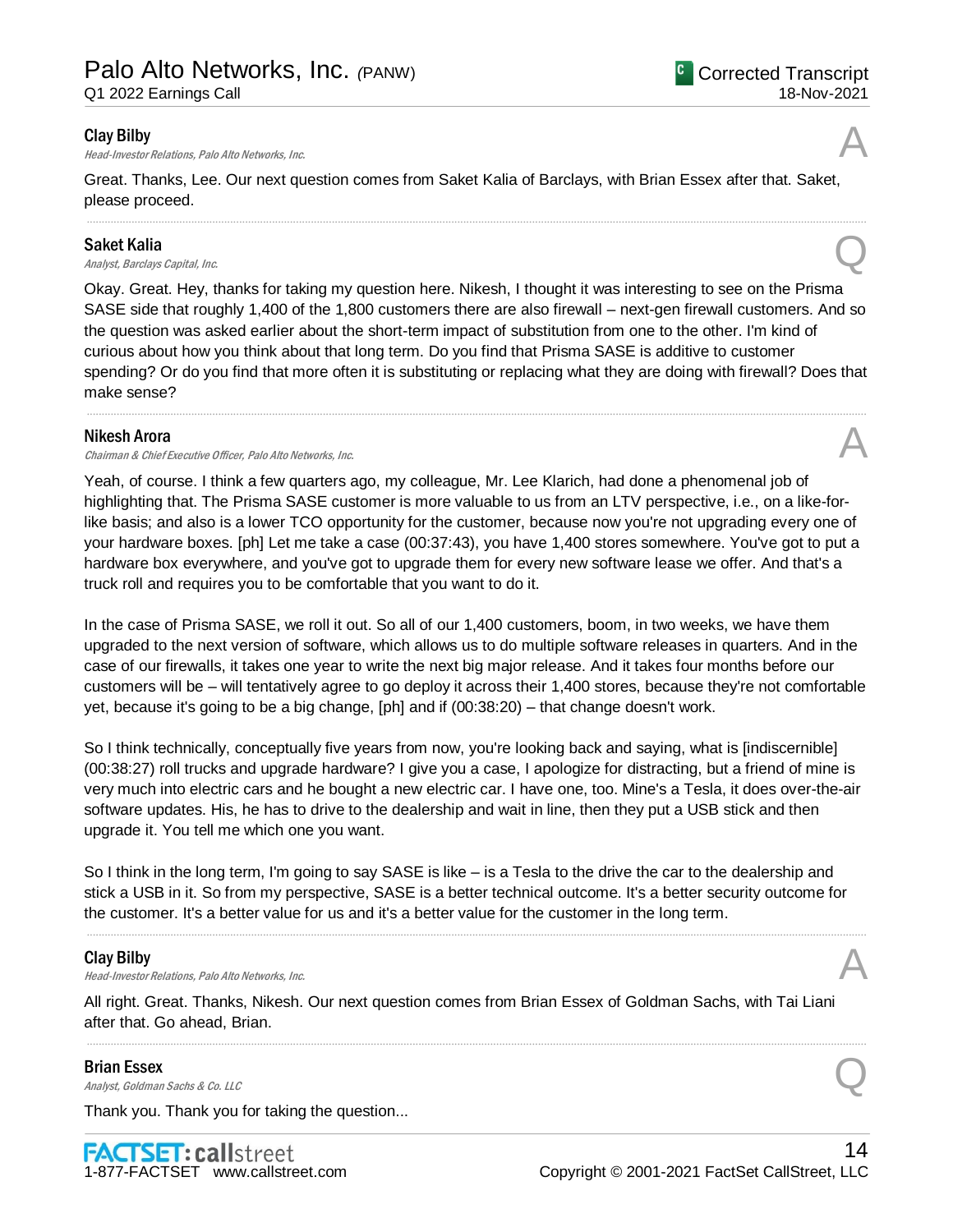Chairman & Chief Executive Officer, Palo Alto Networks, Inc.

[ph] Please give me a share (00:40:48), Brian, because it's his car, I forgot.

#### Brian Essex

**Brian Essex**<br>Analyst, Goldman Sachs & Co. LLC

Not my car. It's for Nikesh or Dipak, whichever one wants to field this one. I think we heard a commentary around increased costs related to product revenue. And I don't know, we're in an inflationary environment. Everyone is used to paying [indiscernible] (00:39:22). What levers might you have to offset that? Whether it's vendor consolidation, tax rate, pricing increases? How might you think about ways you can offset those higher costs on the other side?

.....................................................................................................................................................................................................................................................................

#### Nikesh Arora

Chairman & Chief Executive Officer, Palo Alto Networks, Inc. A

Yeah. On the – look, as Dipak highlighted, from a product revenue and product cost perspective, I guess translation, some of our chip suppliers are asking for more money for the scarce chips that they offer us. That's what it is. So in the short term, there's no offset. You want a chip, you pay for it, you buy it. In the broader scheme of Palo Alto, we can offset it with other cost containment strategies where Dipak is on top of dealing with them. Maybe you can talk about some of the supply chain efforts your team is doing, because I'll tell you, it's kind of funny. This is – as we said, this is one of our highest product growth quarters in recent history in the midst of a supply chain crisis. And you guys know, we can't book it until you ship it. So we've not only been able to book it, but ship it, so Dipak's team must be doing something. I don't know, Dipak.

.....................................................................................................................................................................................................................................................................

#### Dipak Golechha

**Dipak Golechha**<br>Chief Financial Officer, Palo Alto Networks, Inc.  $\mathcal{A}$ 

No, I – look, just to come back to your overall question, we look at all of the different levers. We did take a price increase in September in the US, November 1 internationally. So we do look at that as a lever. But fundamentally, I would say that one of the benefits that when you have very strong demand is you have better visibility, okay. So with that strong demand with longer lead times that have been out there, we have extended our lead times by a couple of weeks that Nikesh said. That actually allows us a little bit more visibility. And we have a world-class team that uses that visibility trying to make sure that we can catch up as much as possible.

I think beyond that, the levers that you would expect us to look at is everything and anything we can we're looking at; all of our vendors trying to see how we can reduce costs there, leverage our scale, be able to get everything in better payment terms at lower costs and also looking at all of our OpEx. But I would say it's a very balanced approach under the framework of total shareholder return.

.....................................................................................................................................................................................................................................................................

.....................................................................................................................................................................................................................................................................

.....................................................................................................................................................................................................................................................................

#### Nikesh Arora

Chairman & Chief Executive Officer, Palo Alto Networks, Inc.

And our shift to software helps.

## Dipak Golechha **Dipak Golechha**<br>Chief Financial Officer, Palo Alto Networks, Inc.  $\mathcal{A}$

Yeah.





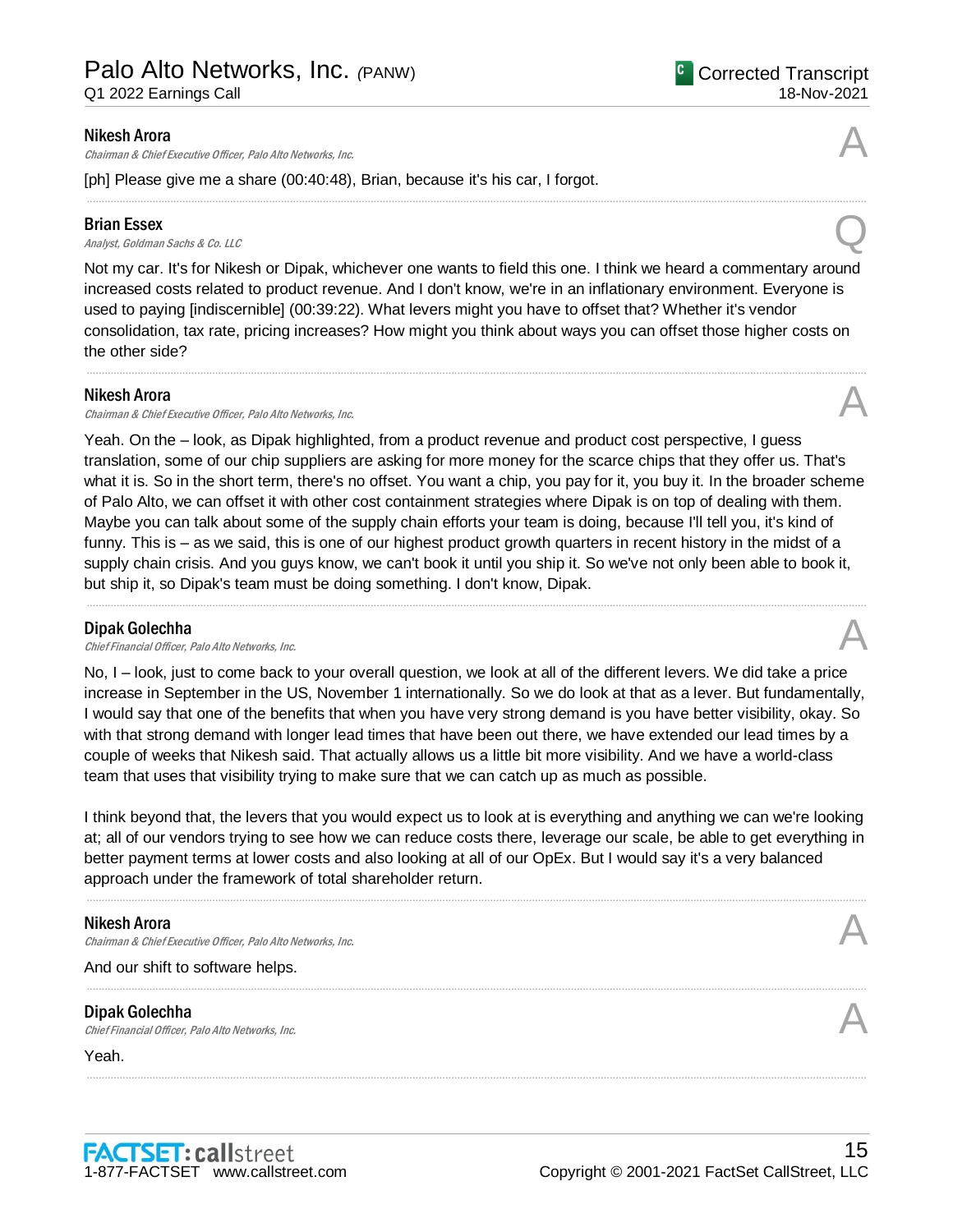Q1 2022 Earnings Call

#### Nikesh Arora

Chairman & Chief Executive Officer, Palo Alto Networks, Inc.

Clay? Did we lose Clay? [indiscernible] (00:41:48).

#### Clay Bilby

**Clay Bilby**<br>Head-Investor Relations, Palo Alto Networks, Inc.  $\mathcal{A}$ 

Okay, I was muted as well. Next question coming from Hamza Fodderwala of Morgan Stanley, with Adam Tindle to follow. Hamza, you may proceed. .....................................................................................................................................................................................................................................................................

.....................................................................................................................................................................................................................................................................

#### Hamza Fodderwala

**Hamza Fodderwala**<br>Equity Analyst, Morgan Stanley & Co. LLC Quarter Compared to the Second Compared Stanley & Co. LLC

Hey, guys. Thank you for taking my question. Maybe just a quick one for Dipak in case he's getting lonely there. Dipak, you gave a really strong total RPO number. I'm wondering if you can tell us what the current RPO was? And do you think that [ph] this CRPO (00:42:19) metric is going to be a cleaner metric to gauge Palo Alto's underlying bookings growth as you shift more from hardware to software?

.....................................................................................................................................................................................................................................................................

#### Dipak Golechha

**Dipak Golechha**<br>Chief Financial Officer, Palo Alto Networks, Inc.  $\mathcal{A}$ 

Thanks, Hamza. So in my prepared remarks, I actually did say that current RPO grew at the same rate as total RPO. So I do think that both are important. The reality is I think total RPO is critically important because that's all of our future obligations. I think current RPO is what I spend a lot of time looking at because that really give you a good understanding of your predictability of revenue over the next 12 months. I think both are important. I think the macro comment is – RPO is important. You have to look at both. You have to look at your contract lenghts. You have to look at everything and anything around RPO. And candidly, I'm surprised that more companies don't spend more time on it.

.....................................................................................................................................................................................................................................................................

.....................................................................................................................................................................................................................................................................

#### Hamza Fodderwala

**Hamza Fodderwala**<br>Equity Analyst, Morgan Stanley & Co. LLC Quarter Compared to the Standard Compared Compared to the Standard Co

Thank you.

#### Clay Bilby

**Clay Bilby**<br>Head-Investor Relations, Palo Alto Networks, Inc.

Great. Thank you. And our next question comes from Adam Tindle of Raymond James, with Rob Owens up next. Adam, you may proceed. .....................................................................................................................................................................................................................................................................

#### Adam Tindle

Adam Tindle<br>Analyst, Raymond James & Associates, Inc.  $\mathbb{Q}$ 

Great. Thanks for taking the question, Nikesh. I wanted to ask on go-to-market. Maybe you could tie in some feedback from new management members like Amit and BJ since joining, but kind of a two-parter, first, on the core sales team. On the last call, you talked about them driving the majority of Cortex revenue. And I'm wondering if that's something that you could continue to drive that motion and apply to areas beyond Cortex?

And then in channel, you had an inflection in partner-led deals this quarter in Cortex. If you could maybe doubleclick on the drivers of that and what the team can do to push further into other areas beyond Cortex? Thank you. .....................................................................................................................................................................................................................................................................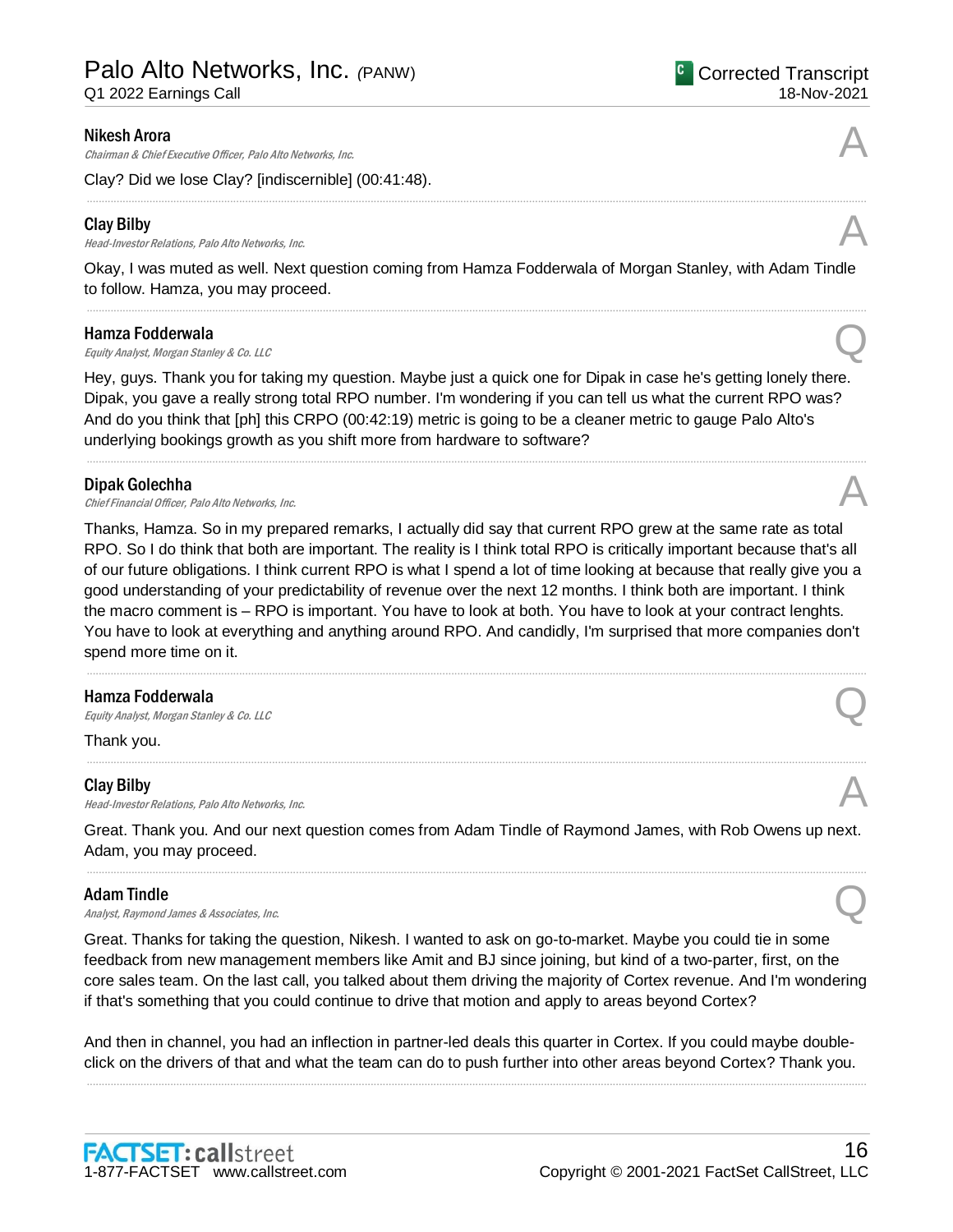#### Nikesh Arora

Chairman & Chief Executive Officer, Palo Alto Networks, Inc.

Great. Thanks for the question. You know what, having BJ here has been amazing. [ph] At this (44:02) – we can actually now have Amit is in a room elsewhere doing a CIO meeting. BJ is in Europe meeting customers. And I'm here doing earnings call. So, we've been able to divide and conquer in terms of being able to touch more and more customers.

I would start with your question on Cortex and channel that stuff. Look, we've been on a journey. We caught this cloud thing early in our mind. But we are getting our motion right and figuring it out and now we started to enable channel partners. So as we enable channel partners, we have been able to amplify our ability to go and approach our customers with cloud capability.

So, as you can imagine, this is a – still a nascent market in terms of it's – I think this is going to be a huge market in the next five to seven years. No wonder you're seeing those lofty valuations for startups out there. I firmly believe we're 18 to 24 months ahead from a comprehensive platform perspective.

We're not standing quietly. I still – we still have more engineers at Palo Alto building cloud security capability than all of the other startups roughly combined. So, we're not worried about our strength and our ability. We have to remain nimble. We have to remain agile, and we have to make sure we amplify our go-to-market capabilities.

So, from that perspective, yes, you will see us continuing to amplify our cloud go-to-market capabilities and our Cortex total market capabilities. We are working on some very exciting product enhancements in our XDR front and Cortex front, more to come in future calls. But that gives us confidence that as we keep seeding the market with XDR, it's going to open up a very large TAM thereafter for us in future quarters or future years for the company, allowing us to strengthen that third pillar.

And last but not the least, I will give you one more anecdote, Adam. In the last 90 days, I have met more CIOs personally than I met in the first three years of working at Palo Alto. And that's not because I was lazy at first, it's because I have had the opportunity to go engage with them because now we have a comprehensive cybersecurity platform. And many of them are saying, this point solution stuff is not working, I'm moving to the cloud. So, now I have some sort of redundancy built in in my DevOps environment, therefore, I may be willing to go look at one vendor to help me an entire stack in one end or the other. So that's the go-to-market update.

.....................................................................................................................................................................................................................................................................

#### Clay Bilby

**Clay Bilby**<br>Head-Investor Relations, Palo Alto Networks, Inc.  $\mathcal{A}$ 

All right. Great. Thanks, Nikesh. Our next question from Rob Owens of Piper Sandler, followed by Irvin Liu. Rob, you may take your question.

.....................................................................................................................................................................................................................................................................

#### Rob D. Owens

**Rob D. Owens**<br>Analyst, Piper Sandler & Co.

Great. Good evening and thanks for taking my question. Curious on the federal fronts given your end of quarter did span the end of the federal fiscal year. How things came in? But I think more importantly, what you're seeing in terms of pipeline for the ensuing quarters given it feels like a more linear federal spend coming? Thanks.

.....................................................................................................................................................................................................................................................................

#### Nikesh Arora

Chairman & Chief Executive Officer, Palo Alto Networks, Inc.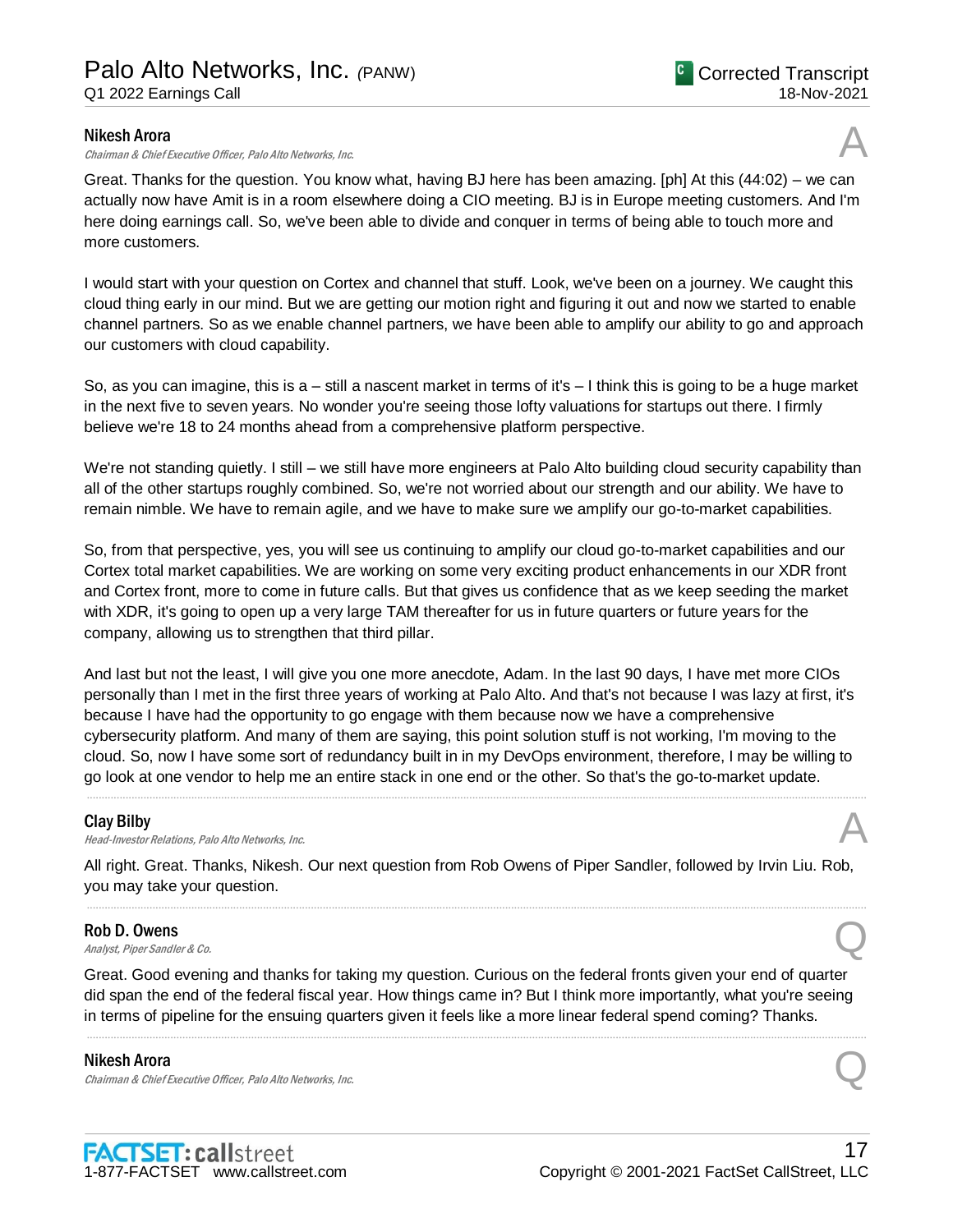## Palo Alto Networks, Inc. *(*PANW)

Q1 2022 Earnings Call

Yeah. Thank you. Thank you for the question. Look, I think as we talked about probably at the end of last quarter, new administration early days. They were still trying to put their authorized process [ph] to get (00:46:54) this stuff in order. So we did see, obviously, because there were – there was ample fed business for us at the end of their fiscal quarter – fiscal year, sorry, and are in the midst of our quarter. That was strong.

What is even more heartening is – if you guys have time, I actually did a keynote with Jen Easterly yesterday morning for our Ignite event. And it's very fascinating to hear her because you are seeing there is a very strong directive and will in the US government right now to really treat cybersecurity seriously. And you've seen that manifested at the various infrastructure bills where there are specific line items for cybersecurity spend to the extent their line items for attack service management in various bills. So you can see that, there is a lot of seeding of cybersecurity that's gone on in the federal sort of budgets. As with everything with governments, it's thoughtful, it takes time, and it happens slightly slower than analysts and CEOs expect.

.....................................................................................................................................................................................................................................................................

.....................................................................................................................................................................................................................................................................

.....................................................................................................................................................................................................................................................................

#### Rob D. Owens

**Rob D. Owens**<br>Analyst, Piper Sandler & Co.

All right. Thank you.

#### Clay Bilby

**Clay Bilby**<br>Head-Investor Relations, Palo Alto Networks, Inc.

Great. Next question is from Irvin Liu of Evercore, with Matt Hedberg to follow. Irvin, you may ask.

#### Irvin Liu

**Irvin Liu**<br>Analyst, Evercore Group LLC

Hi. Thanks for taking the question. So, you highlighted the completeness of your current platform, and that any acquisitions in the near-term would be incremental versus large scale. But I wanted to better understand, how do you weigh build versus buy decisions looking ahead? And which areas of the market do you see yourself potentially having a product gap?

.....................................................................................................................................................................................................................................................................

#### Nikesh Arora

Chairman & Chief Executive Officer, Palo Alto Networks, Inc.

So, Irvin, we have been very clear about certain areas of the market, which work well with us through an API or connectivity base. Like, for example, we've been clear in identity access management. We think there is ample good players out there, us going into that space is not going to add any incremental value. Or similarly with e-mail security, we have steered clear of that space. Not because we believe that eventually people migrating to Google, Microsoft, and Proofpoint's there and there's a bunch of other people.

So there are some areas we've seen where – I think the best way to think about it is we did this business exercise three years ago. We identified a blue ocean called cloud and the move to the cloud. And we said, there's going to be a lot of new security products created for the cloud, let's get ahead of the trend early, which is what we did. We bought six or seven companies in that space, integrated it, and the results are in front of you.

I think we announced, [ph] what we did announce (00:49:14), \$270 million ARR for Prisma Cloud last Q4. So you can expect that has grown this quarter, which puts us, as I said, at 6 to 10 times on many of these startups that are getting funded at \$6 billion to \$8 billion. So, clearly, that's not a price side I would like to pay for that kind of ARR given I'm sitting on 5 to 10 times that ARR myself.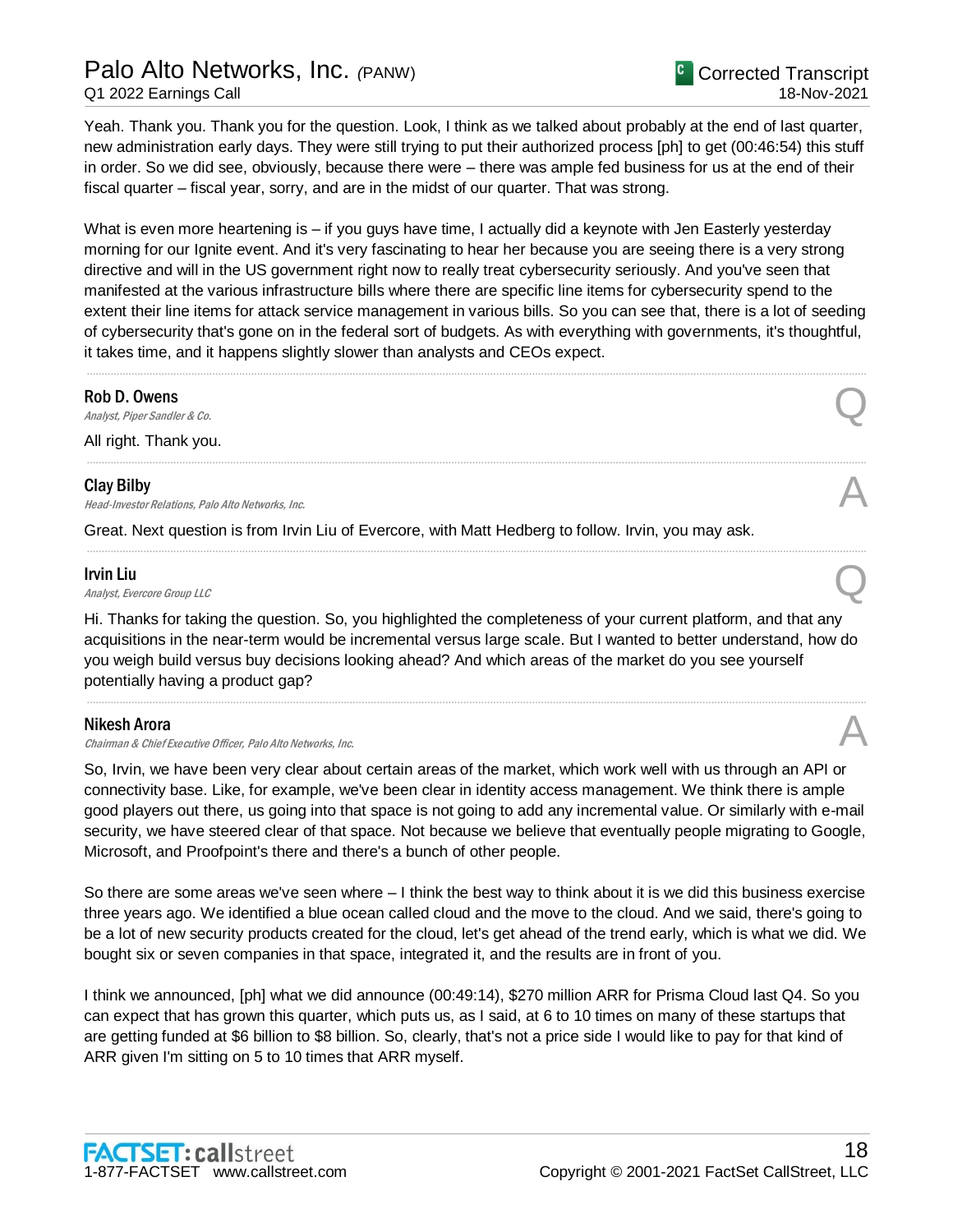Palo Alto Networks, Inc. *(*PANW) Q1 2022 Earnings Call

So, from that perspective, it's both an area of the market that we want to pursue, ideally a blue ocean, which is cloud security. Or we have a disruptive technology, which we believe will compel the customer to replace what they have today. And that you're seeing happen in the XDR space. There used to be an endpoint space with McAfee and Symantec, which is being structurally replaced by CrowdStrike, us, another one, Carbon Black, and the others. So that's – those are the areas where I pay attention to.

Our third one is a – where our firewall teams are able to go upsell and attach that capability to the firewall. For example, yesterday we launched Next-Generation CASB. I think that is a transformative product. I think it will replace majority of the CASB out there. You will not need to buy CASB separately from any other vendor.

So again, three years ago we had a lot of gaps, and we are doing a lot of acquisitions. We've gotten to a point where it's almost in 8, 9 times out of 10, it's better for us to build because we have a 60%, 50%, 70% of the sensors, the capabilities. We just have to build the other 30%. In net new areas, that's the question. And so far, we haven't found any compelling area, which makes us jump out of bed and say I need to go look at it.

Having said that, Walter, me, Lee, we still see 5 to 20 companies every quarter in seriousness. Not to acquire, but to understand what they're doing that is meaningful to the industry, and we keep track of it. .....................................................................................................................................................................................................................................................................

#### Clay Bilby

**Clay Bilby**<br>Head-Investor Relations, Palo Alto Networks, Inc.

All right. Our next question from Matt Hedberg of RBC followed by Keith Bachman. Matt, go ahead.

#### Matthew Hedberg

**Matthew Hedberg**<br>Analyst, RBC Capital Markets LLC

Hi. Thanks, guys. [ph] Either (00:51:09) question for Nikesh or Lee. I think what stood out to me is you said 25% of SASE customers are from outside your core, which was great to hear. And I think really to the point of some of the earlier questions on Palo Alto is not only a consolidator, but also best-of-breed in these cases. Can you talk to how that trend has progressed, that 25% of the customer concept? And are you seeing other things like that in other segments like Cortex, XDR or Prisma Cloud?

.....................................................................................................................................................................................................................................................................

.....................................................................................................................................................................................................................................................................

#### Lee Klarich

**Lee Klarich**<br>Chief Product Officer, Palo Alto Networks, Inc.  $\mathcal{A}$ 

Yes. So, look, first, to your comment on being best-of-breed, not just consolidator, that is 100% spot on. Our focus, from a product perspective, is everything we do, we strive to be best-in-class in that specific area, such that when we bring it together and integrate it for a customer, we're truly adding value and not just reducing number of vendors they have to do business with. And so, along those lines, that's what fuels the number that you saw in terms of SASE adoption from net new customers to Palo Alto Networks. And it's a great starting point and it's an opportunity for us then to expand into other areas of network security, Prisma Cloud, Cortex after the fact.

We've also shared similar numbers for Cortex in the past where we see a similar level of adoption of customers that come in for the very first time into XSOAR, into XDR, into Xpanse. And quite – I think, frankly, Prisma Cloud is right up there as well in terms of net new adoption. So, all of that is made possible by being best-in-class in these different product areas and then affords the opportunity to expand, in some cases, fairly rapidly once they get in or successful with the first product.

.....................................................................................................................................................................................................................................................................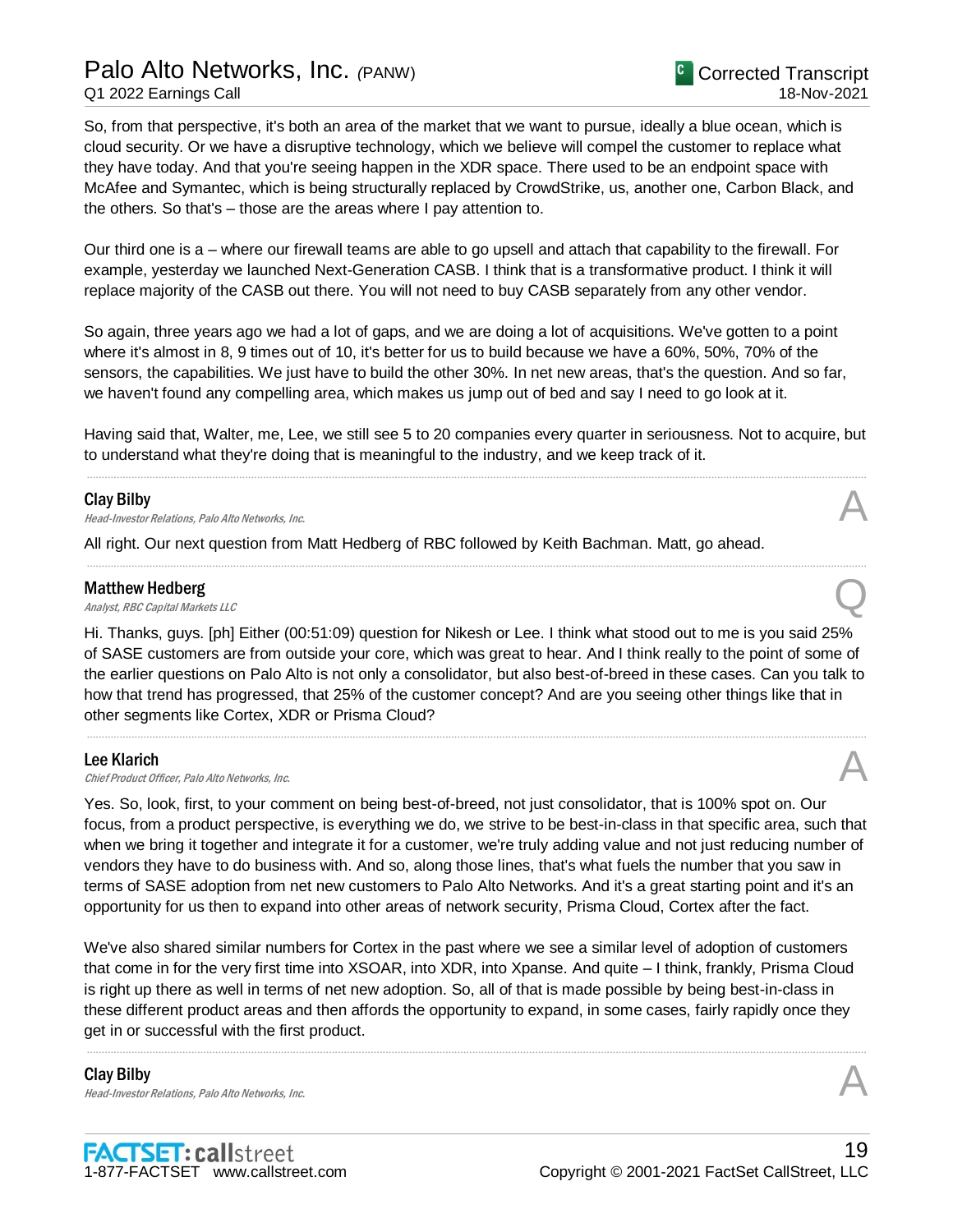Great. Thank you, Lee. Our next question from Keith Bachman of BMO, with Michael Turits next. Keith, go ahead. .....................................................................................................................................................................................................................................................................

#### Keith Bachman

**Keith Bachman**<br>Analyst, BMO Capital Markets Corp.  $Q$ 

Thank you very much. I'd like to return to the supply chain, if I could, and direct this to you, Dipak. Is there – can you help us understand what the price increases have been for your products thus far and the anticipation going forward? Just trying to understand what the impact to the top line may have been from price increases. And then the corollary question is can you give us any quantification associated with the margin impact? You mentioned it was negatively impacted for the quarter and would likely be for the year. Just wondering if you could flesh that out. I know you're offsetting with the OpEx line and doing a good job of holding the margins. But I'm just wondering if you could quantify the costs associated with it in terms of the supply chain impact? Thank you.

.....................................................................................................................................................................................................................................................................

#### Dipak Golechha

**Dipak Golechha**<br>Chief Financial Officer, Palo Alto Networks, Inc.  $\mathcal{A}$ 

[ph] Sure (00:53:51). So let me just start off with your comment about pricing. So, we took pricing on September 15 in the US, November 1 internationally. So the amount that you really see in Q1 is really quite minimal in terms of that because you'll see the majority of that come through in Q2 and beyond. So, I wouldn't say there's much there in our results to date. Obviously, it has been factored in our guidance.

When it comes to the actual cost, it's been a couple of million dollars. Like for Q1, we expect that will continue in Q2, Q3, and beyond. And as I mentioned before, we're looking at everything on the table from OpEx to other things that we can do with our suppliers to offset to the best of our ability. But that's why we've really held our guidance where it is just to give us enough flexibility to manage the next few quarters.

.....................................................................................................................................................................................................................................................................

#### Clay Bilby

**Clay Bilby**<br>Head-Investor Relations, Palo Alto Networks, Inc.  $\mathcal{A}$ 

All right. We have a soft microphone on Dipak. We'll try to get that into the transcript if you didn't catch that. Our next question comes from Michael Turits of KeyBanc, followed by Jonathan Ho, who will be our last question for the day. Michael, go ahead.

.....................................................................................................................................................................................................................................................................

#### Michael Turits

**Michael Turits**<br>Analyst, KeyBanc Capital Markets, Inc.  $Q$ 

Thanks. Nikesh, a couple of quarters ago, you mentioned that you felt there were certain go-to-market challenges for both Cortex and for Prisma Cloud [indiscernible] (00:55:06) some competitors. Are you now – given some of the stuff you're talking to Adam Tindle about, do you feel like you're now doing what you need to do there? Are you getting enough from those product lines to contribute to next-gen ARR as you might have coped for this quarter?

.....................................................................................................................................................................................................................................................................

#### Nikesh Arora

Chairman & Chief Executive Officer, Palo Alto Networks, Inc.

Michael, I want to do a little bit historical perspective. Three years ago, we were not in these businesses. 18 months ago is when we launched many of these products. So, today, am I delighted with where we are? 100%. Are we ahead of my expectations? For sure. Do I have high expectations going forward? Yes. Have we cleaned out some of the stuff? That's my job. Every day, every week, we clean out stuff in our processes to make sure our go-to-market capabilities, our product capabilities get better and better.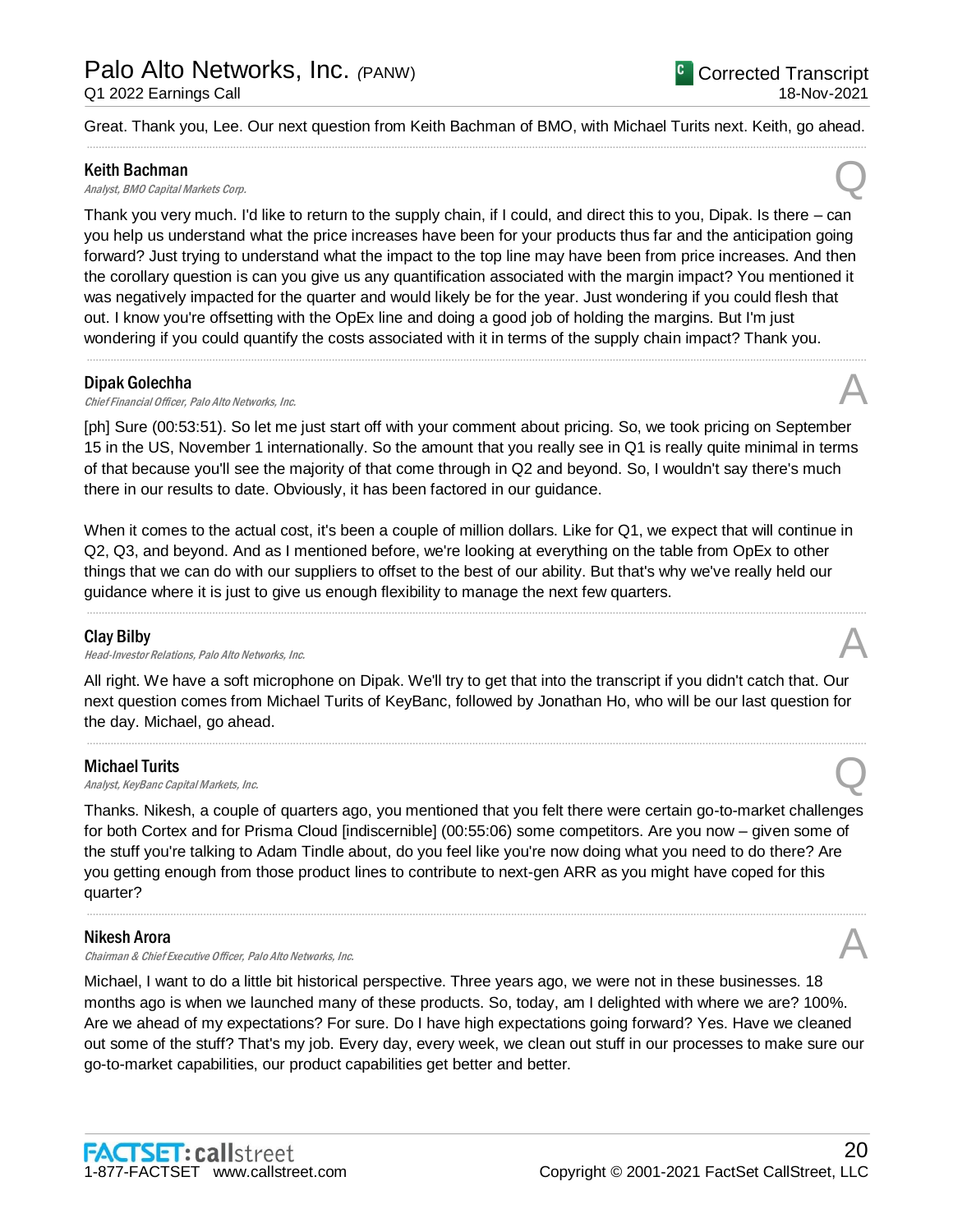## Palo Alto Networks, Inc. *(*PANW) Q1 2022 Earnings Call

As to the specific issues we were dealing within Prisma Cloud and Cortex, we've hired some new people. They're doing a phenomenal job this past quarter. We expect them to continue that job based on visibility we have on the Prisma Cloud front. Similarly, in the Cortex front. We're in a highly competitive market, yet we continue to deliver on our expectation and exceed them.

As I said, XDR is strategic in the context that I believe over time there will be a convergence between what we do in XDR and XSOAR. And our teams are working hard towards making that happen. Also, with everything that we do in Xpanse. So we think we have critical mass in that Cortex space to really, really continue to build product capability over time, bring that into – build that into a very large business.

Similarly on Prisma Cloud, again, I think you can see from all the valuations people are getting, I'm not – it is not valuation [ph] and then we can say (00:56:44), it's a validation that everybody has identified that as a big area. And I honestly believe that, I'm not just saying it, I believe that our teams have worked hard towards building an early lead. And our job is to keep – sustain that lead, strengthen our product continually and make sure that capabilities are made apparent to our customers.

.....................................................................................................................................................................................................................................................................

.....................................................................................................................................................................................................................................................................

#### Clay Bilby

**Clay Bilby**<br>Head-Investor Relations, Palo Alto Networks, Inc.  $\mathcal{A}$ 

Great. And our last question for today comes from Jonathan Ho of William Blair. Jonathan, please ask your question.

#### Jonathan Ho

**Jonathan Ho**<br>Analyst, William Blair & Co. LLC  $\qquad \qquad \qquad \qquad$ 

Thank you for squeezing me in. Just wanted to get a sense of where we are in terms of the return to work and refresh cycle uptick? And what is maybe giving you the confidence that these trends will sustain longer-term? Thank you.

.....................................................................................................................................................................................................................................................................

#### Nikesh Arora

Chairman & Chief Executive Officer, Palo Alto Networks, Inc.

So, Jonathan, that was kind of interesting and thank you for asking the question. As I had mentioned, I've been able to meet a lot more CIOs in the last 90 days than I've had in my three years here. And I'll tell you, every conversation with the CIO is a conversation of adapting their information, security and IT stack to the new reality in the market.

The new reality is majority of companies are not expecting everybody to come back to the office. They're all looking for architectures which can make everything consistent. The most number of cyberattacks we've seen in the last year and a half or so have been in remote working and VPNs because people have had to deploy their older VPN technology and make it be sort of functional from every corner of the world.

So people are seeing that is a new threat vector. They are thinking about how do I take this and make this a sort of a long-term sustainable network architecture couple that with our cloud transformation. It's funny. Two years ago when I'd asked them the question they were dipping their toes in the cloud. Today, all of them are in two or three clouds. So there is a very strong secular trend behind the SASE opportunity as well as the cloud opportunity. And you pick your favorite sport analogy. I think we're in the first innings of baseball, and we bowled the second over in cricket.

.....................................................................................................................................................................................................................................................................